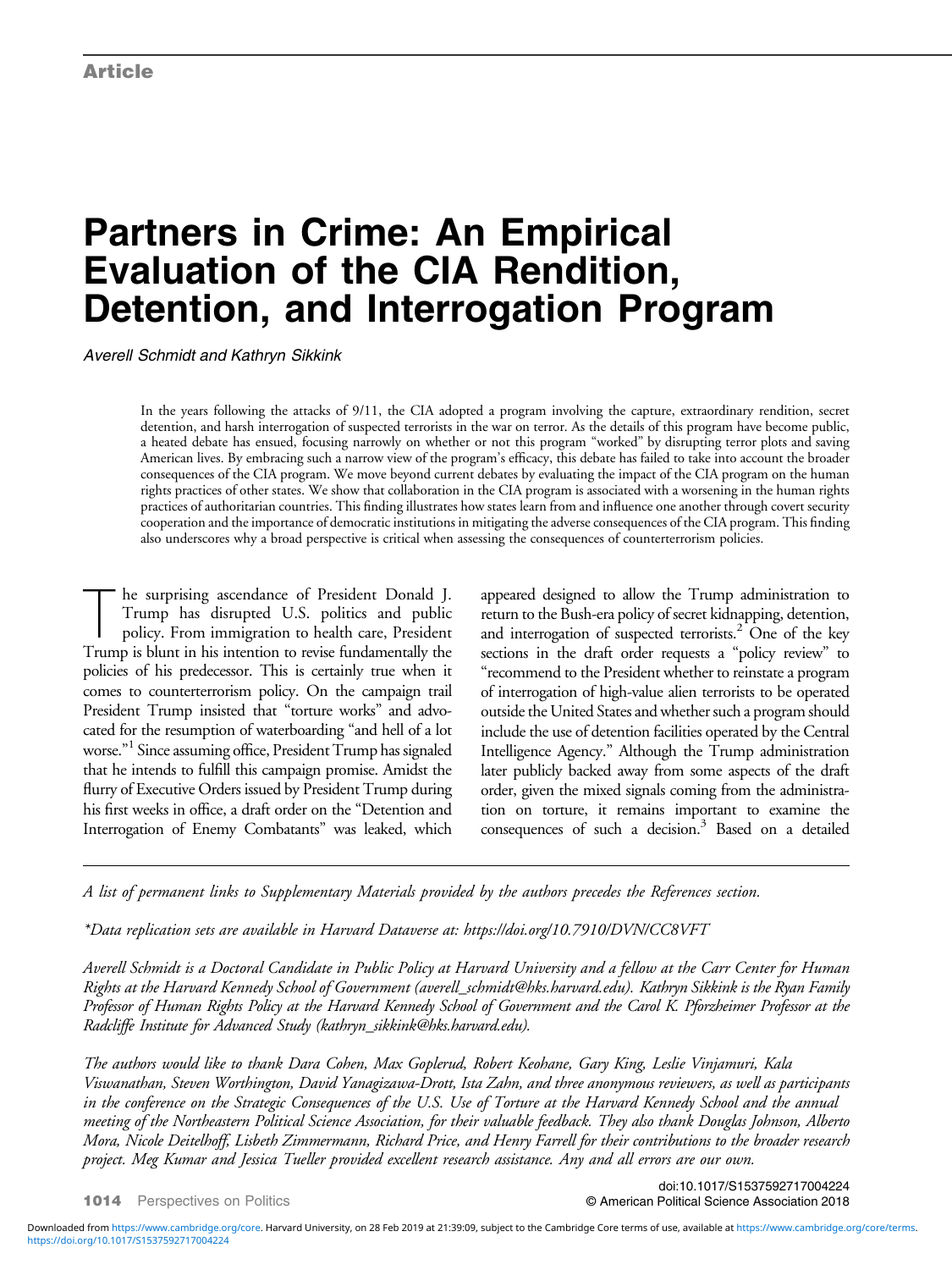empirical evaluation of the Bush administration policy, we argue here that one consequence would be a worsening in the human rights practices of the countries that aid the Trump administration in implementing this policy.

Public and academic debate concerning the Bush-era policy, known as the Rendition, Detention, and Interrogation (RDI) program, has been both heated and narrowly construed.4 Academic research has focused on the program's legality and morality, rather than assessing its broader policy impact.<sup>5</sup> Policy debates, on the other hand, have focused primarily on the program's "effectiveness" in terms of whether it generated intelligence that disrupted terrorist plots and saved American lives. In 2014, for instance, the U.S. Senate Select Committee on Intelligence released a major report concluding that the RDI program had not produced unique intelligence that prevented terrorist attacks; a response to the report by some of the Republican senators on the committee contended that it had. Several former high-ranking CIA officials published concurrently a website defending themselves, citing the program's lifesaving results.<sup>6</sup> Despite their differences, all shared a narrow definition of the program's efficacy: it "worked" if it generated actionable intelligence.

Assessing whether or not the RDI program worked requires a broader evaluation of its policy consequences.<sup>7</sup> A recent article argues that the strategic costs of the U.S. decision to use torture far outweigh any possible benefits obtained.8 Similar research by Robert Pape explores the consequences of U.S. torture in the Iraq War, including how U.S. torture fueled suicide bombing in Iraq and undermined support for the war among the U.S. public.<sup>9</sup> We investigate the human rights impact of the RDI program, exploring how the security practices of the CIA's partner governments changed following their cooperation in the RDI program. By assessing statistically the repressive behavior of 168 independent countries during the period from 1992 to 2011, we show that countries that collaborated actively with the CIA adopted worse human rights practices in comparison to countries that were not involved. This pattern is especially strong for nondemocratic partners of the CIA, and appears consistently across a variety of different ways of measuring human rights. Ongoing litigation and political opposition to a policy of torture and black sites will make it difficult for Trump to revive the secret CIA prison system. Yet if Trump succeeds, the consequences for human rights may be worse than those of the Bush administration's policy.

These findings have implications for practitioners and scholars alike. They highlight how U.S. policies can shape the domestic security practices of the country's allies in ways that are at odds with broader U.S. foreign policy objectives, a critical problem in any situation involving the cooperation of allies with divergent interests.<sup>10</sup> They also clarify how governments learn from and influence one another through covert security cooperation, a common

instrument of international security policy that is not often amenable to rigorous research and evaluation. We refer to the process of states learning from one another through participation in policy implementation as "learning by doing." There is a shortage of systematic analysis in international relations about the impact of specific covert activity, due in part to the difficulties in securing data. $11$ This is the first quantitative analysis of the impact of covert policy on human rights practices, illustrating the possibility of such research. Covert action continues to be a central part of international politics, as evidenced by the rise of cyber attacks and the Russian covert intervention in foreign elections; therefore, it is imperative that we better understand the policy consequences of covert action.

Practitioners have long been concerned with how U.S. foreign and security policy can advance human rights; our findings suggest that covert interventions like the RDI program can undermine core human rights.<sup>12</sup> Not surprisingly, U.S. behavior has more influence than its discourse, especially if it has direct bearing on agents of government repression. Our analysis shows how scholars can, and should, apply their toolset to international security problems in a manner that spotlights the larger consequences of policies like the RDI program, in addition to continuing the crucial legal and normative critiques of policy.<sup>13</sup>

The remainder of this article proceeds in four sections. First, we provide a brief overview of past U.S. positions on human rights and international law and of the RDI program itself in order to demonstrate that the program marked a historic break in U.S. policy and practice. Second, we review the relevant theoretical and empirical literature on the impact of U.S. foreign and security policy on the repression of human rights. We then conduct a series of statistical analyses, which reveal a clear association between participation in the RDI program and worsening government human rights practices. We conclude with a discussion of the impact of these findings for research and policy, anticipating the possibility that President Trump will be able to return to these Bush-era policies and the likely consequences if he proves successful in doing so.

# Rendition, Detention, and Interrogation

From September 2001 until January 2009, the CIA ran the RDI program, which involved the disappearance, extrajudicial detention, and torture of suspects in the socalled war on terror.<sup>14</sup> This program was global in scope and involved the cooperation of a multitude of foreign governments. For example, Abu Zubaydah, the first individual targeted by the program, was captured in a joint raid by U.S. and Pakistani officials in Faisalabad, Pakistan, in 2002. He was then detained and interrogated, sometimes under torture, in Thailand, Poland, Guantánamo Bay, Morocco (where he was held and interrogated by Moroccan officials), Lithuania, and Afghanistan before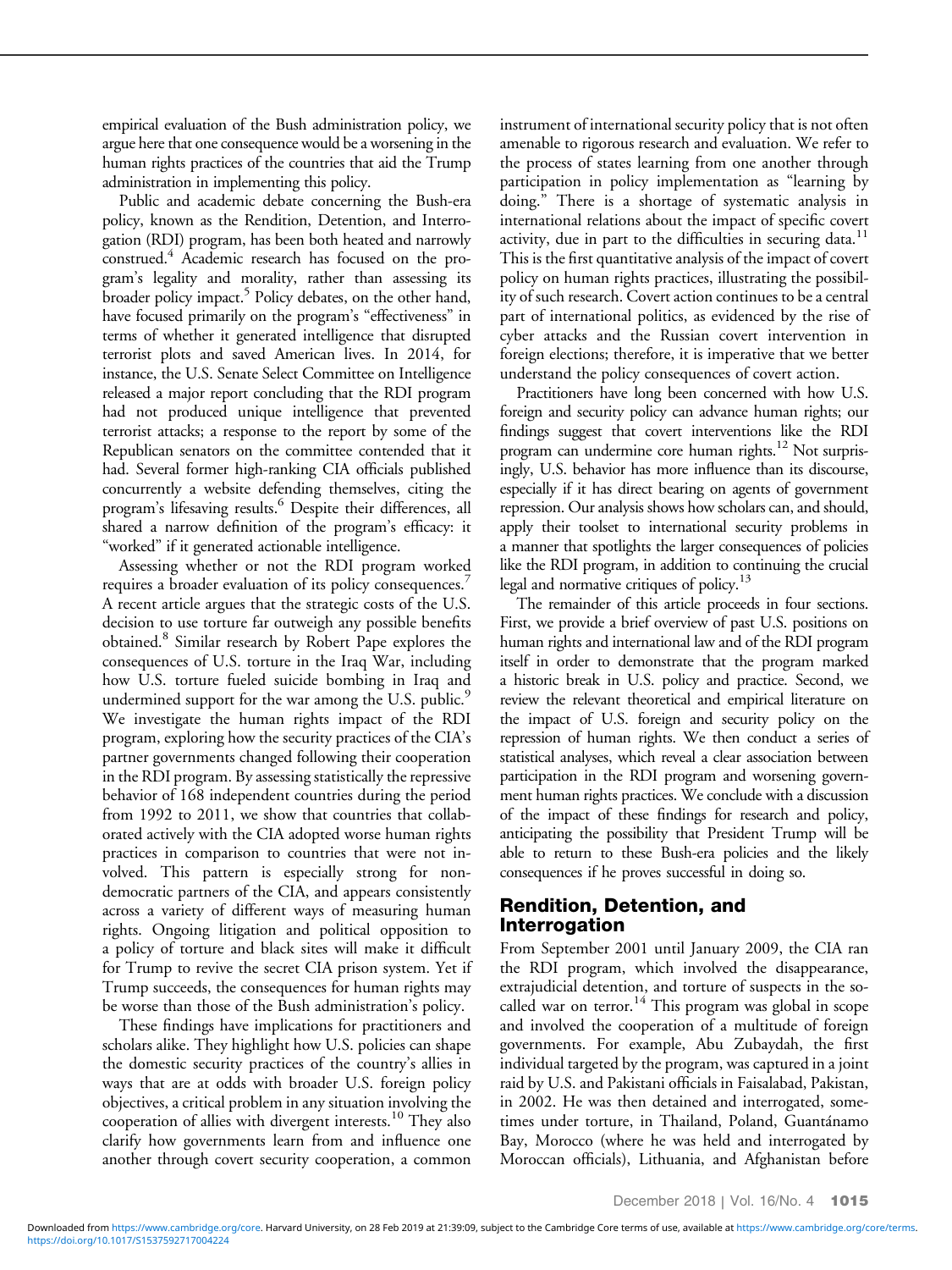being returned to Guantánamo Bay in 2006 for long-term detention.<sup>15</sup> Like Zubaydah, many other prisoners were shuffled through a complex network of detention sites in foreign lands.<sup>16</sup> The program held at least 119 prisoners<sup>17</sup> and entailed the cooperation of 53 foreign governments plus Hong Kong.<sup>18</sup> As the specifics of the program have become public, it has been condemned as violating both domestic and international criminal law in a variety of jurisdictions, including that of the United States.<sup>19</sup> The European Court of Human Rights has ruled that five European countries that cooperated with the U.S. rendition program had violated multiple rights in the European Convention on Human Rights, including the prohibition on torture and ill-treatment and the right to liberty and security, and has ordered them to pay damages to their victims.<sup>20</sup> It is thus not hyperbole to say that the CIA and its collaborators were indeed partners in crime. The U.S. government claimed its techniques did not constitute torture. But from the very first days of the program, the pushback from some lawyers within the administration and the CIA's intense maneuvering for protection from prosecution made it clear that many within the government knew they would be seen as committing crimes. $21$ 

Throughout this period the Bush administration flouted previously accepted legal obligations, at times publicly, and more often privately, through secret memos, through the use of coercive interrogations at Guantanamo Bay, and through the CIA's RDI program. The administration sought to conceal its actions, as well as immunize its officials from criminal punishment.<sup>22</sup> Although the RDI program was clandestine, sufficient information is now available from credible public sources, including the Senate Select Committee on Intelligence, investigations by foreign governments and international organizations, and reputable human rights organizations, for researchers to have a clearer picture of the scope and practices of the program.<sup>23</sup>

The RDI program involved a combination of kidnapping, disappearance, torture, and arbitrary detention. The least familiar of these terms is disappearance. While often associated with the dictatorships in Latin America, the UN definition of "enforced disappearance" is a technically accurate description of what happened in the RDI program: "the arrest, detention, abduction or any other form of deprivation of liberty by agents of the State . . . followed by a refusal to acknowledge the deprivation of liberty or by concealment of the fate or whereabouts of the disappeared person, which place such a person outside the protection of the law."<sup>24</sup> U.S. "black sites" were secret prisons holding disappeared individuals, some of whom were subjected to torture or died while in captivity.<sup>25</sup>

The RDI program marked a historic break in U.S. policy and practice. Prior to the creation of the program in 2001, there was little contestation of the norm against torture, disappearance, and arbitrary detention in the United States. The United States ratified a number of treaties that impose

international legal obligations not to use these practices, including the Geneva Conventions of 1949, the International Covenant on Civil and Political Rights (ICCPR), and the Convention against Torture and Cruel, Inhuman, or Degrading Treatment or Punishment (CAT). The United States was deeply involved in drafting these treaties and worked hard to make them more precise and enforceable. The U.S. Senate ratified the four 1949 Geneva Conventions in 1955, each including Common Article 3, which specified minimum conditions for treatment of prisoners during a non-international armed conflict, including the absolute prohibition of torture and cruelty. The U.S. Senate also unanimously ratified the ICCPR in 1992. Articles 7, 9, 10, 14, and 16 of the ICCPR prohibit the various practices that formed part of the extraordinary rendition program.<sup>26</sup> The administration of George H.W. Bush submitted the Convention against Torture to the Senate in 1990 and supported ratification, and a bi-partisan coalition in the Senate worked to ensure that the Senate gave its advice and consent for ratification in 1994. These treaties also reflect rights long present in the U.S. Constitution and domestic law. U.S. treaty reservations and legislative and judicial action have rendered human rights treaties "not self-executing," meaning that they need to be implemented in domestic law before they can be enforceable in U.S. courts.<sup>27</sup> As a result, provisions of both the CAT and the Geneva Conventions were implemented in hard-hitting domestic statutes carrying heavy penalties for violations.<sup>28</sup>

In 1999, in its initial report to the UN Committee against Torture after its ratification of the CAT, the U.S. government said that

torture is prohibited by law throughout the United States. It is categorically denounced as a matter of policy and as a tool of state authority. Every act constituting torture under the Convention constitutes a criminal offence under the law of the United States. No official of the Government, federal, state or local, civilian or military, is authorized to commit or to instruct anyone else to commit torture. Nor may any official condone or tolerate torture in any form. No exceptional circumstances may be invoked as a justification of torture. United States law contains no provision permitting otherwise prohibited acts of torture or other cruel, inhuman or degrading treatment or punishment to be employed on grounds of exigent circumstances (for example, during a "state of public emergency") or on orders from a superior officer or public authority.<sup>29</sup>

As this statement makes clear, there was little ambiguity in U.S. legal and ethical commitments to the prohibition on torture and cruel and unusual punishment prior to 2001. While there is evidence that some parts of the United States government condoned torture in U.S. training programs in the past, there are important differences between past practices and those of the RDI program.30 Prior to 2001, high-level policymakers did not publicly condone or justify practices that can be considered torture and cruel, inhuman, and degrading treatment. In the 1970s, for example, when members of Congress learned of accusations that U.S. personnel were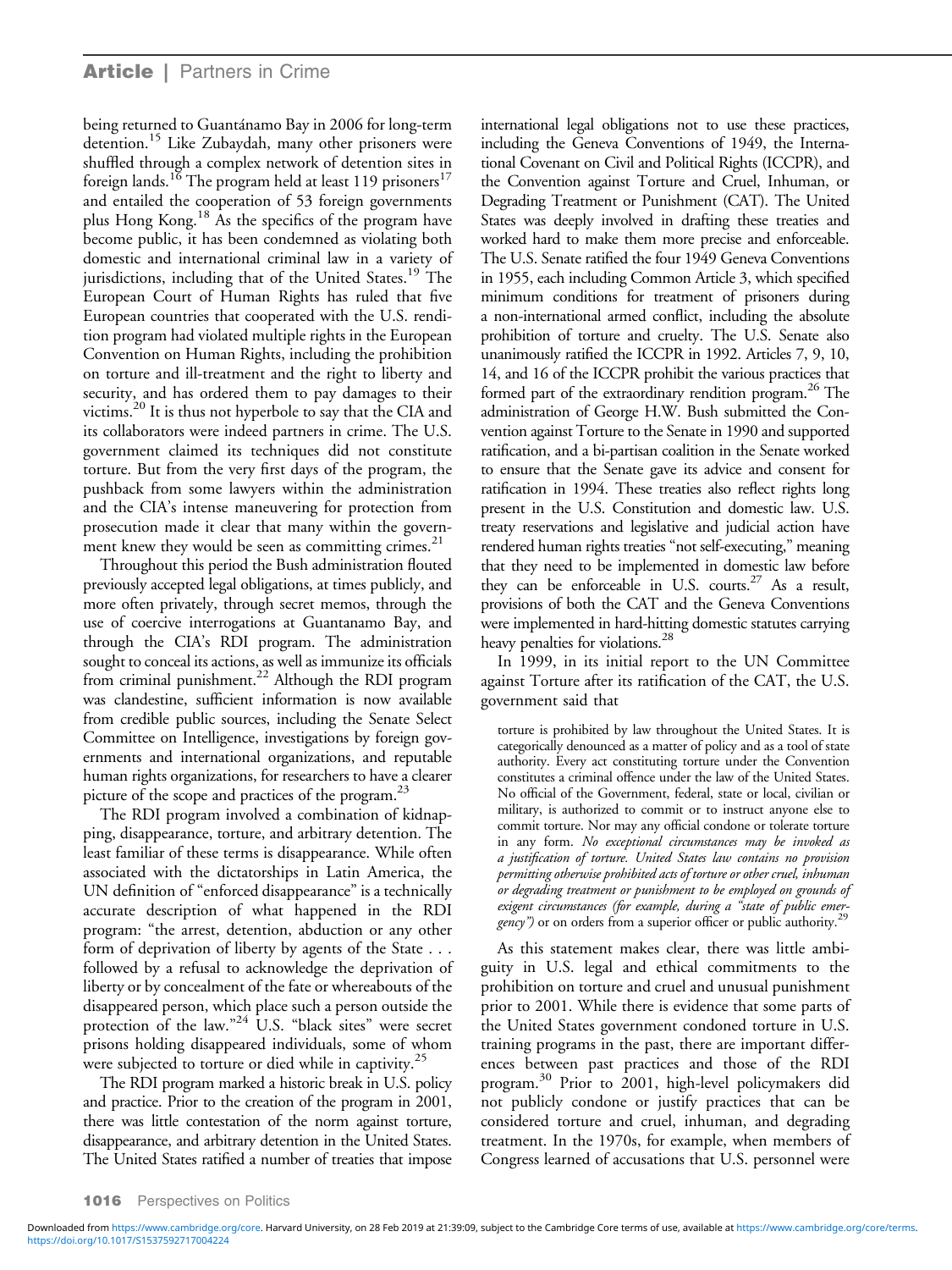complicit with torture in Brazil and Uruguay through a USAID project called the Public Safety Program, the Executive agreed to close it down.<sup>31</sup> In the 1990s, when critics found training manuals used at the Army School of the Americas that gave a green light for torture, the Pentagon decided to discontinue use of the manuals.<sup>32</sup> Although the Army did not discipline any of the individuals responsible for writing or teaching the lesson plans or retrain any students, and so failed to enforce its policy, prior to 9/11 high-level U.S. officials did not make public statements in support of torture. Whatever the debates over some legal issues, it is quite clear that before 2001, the U.S. had accepted obligations under both domestic and international law not to commit grave human rights violations such as those carried out in the RDI program.

Similar differences apply to U.S. rendition practices before and after the attacks of  $9/11.^{33}$  During the Reagan administration, the United States apprehended individuals wanted for acts of terrorism against U.S. citizens and then transported them to the United States for prosecution in federal courts; this process occurred outside the legal extradition process and was known as rendition. The Clinton administration expanded this policy to include the rendering of terror suspects to third countries for prosecution, a process that was later called extraordinary rendition. Egypt received the vast majority of prisoners extraordinarily rendered by the Clinton administration and several of these prisoners were tortured and executed once they came into Egyptian custody.<sup>34</sup> There are, however, important differences between these policies and those of the RDI program. Rendition and extraordinary rendition cases prior to 2001 involved few foreign governments; the United States was not involved in interrogation; detainees were sent to countries where they were wanted for criminal prosecution; and the goal of these policies was not to interrogate suspects for intelligence gathering purposes.35 All of this changed following the implementation of the RDI program.

# Human Rights Repression and Foreign Policy

A review of relevant international relations theory on the topic suggests three possible arguments linking U.S. policies to the human rights practices of other states in the years after the attacks of 9/11. The first is that U.S. actions could worsen human rights practices at the global level. The U.S. decision to authorize abduction, forced disappearance, and torture would reconfigure international norms and worsen the human rights practices of other countries. Other countries could easily emulate U.S. rhetoric and action in the war on terror, leading to worsening human rights outcomes. Realists, for example, argue that powerful states will promote international norms and law that further their interests, and that other states will follow these norms if they are embraced and

espoused by the hegemon. According to this view, norms spread when they reflect the concerns of powerful states and when these states are willing to use their power to influence weaker countries to adopt these principles and norms.<sup>36</sup> In related arguments, many critical constructivists, drawing on theorists like Gramsci and Foucault, also believe that hegemonic states shape the predominant norms and practices in international politics. The structural position of the United States in the international system allows it to fix meaning and the terms of action of subordinate countries. In this model, U.S. power to produce categories such as "enemy combatants" or euphemisms like "enhanced interrogation" or "extraordinary rendition" shapes the very meanings and understandings that other states draw upon for action.<sup>37</sup> When the most powerful state in the system undermines powerful prohibition norms, it is plausible that its actions would lead to regression in both human rights norms and the corresponding practices of other countries in the world. From a more rational choice point of view, U.S. policy could change the external constraints that shape the costbenefit calculations of domestic agents responsible for repression.<sup>38</sup> Elites may also benefit politically and economically from repressive actions against their opponents.<sup>39</sup> If U.S. policy also points in that direction, it may give a green light for repressive policies elites wish to pursue. Each of these theories supports the argument that U.S. RDI policy would cause a global worsening of human rights, and particularly a rise in torture, detention, and disappearance.

A second set of literature suggests that U.S. RDI policy would be unlikely to have homogenous global negative effects. Research on the effects of U.S. foreign and security policy instruments leads to much narrower expectations about the impact of U.S. RDI policy on human rights practices. This research has focused on the relationship between certain instruments of U.S. foreign policy, such as sanctions, aid, and arms sales, and the human rights practices of other countries.<sup>40</sup> Scholars have long debated the impact of U.S. foreign aid on human rights practices, with mixed results; findings show that foreign aid can both undermine and improve human rights.<sup>41</sup> Recent research on sanctions and U.S. arms trade has found that these instruments either have no impact or a negative impact on human security, democratization, or human rights.<sup>42</sup>

What this literature reveals is that the effectiveness of foreign policies in shaping other states' security practices is conditioned by a variety of factors that are relevant to the RDI program, including communication, message consistency, and socialization. Poe suggests that "the communication process between the donor and recipient, the messages sent, and their strategic interactions are apt to be important to our understanding of the linkage between aid and repression." <sup>43</sup> Message coherence and consistency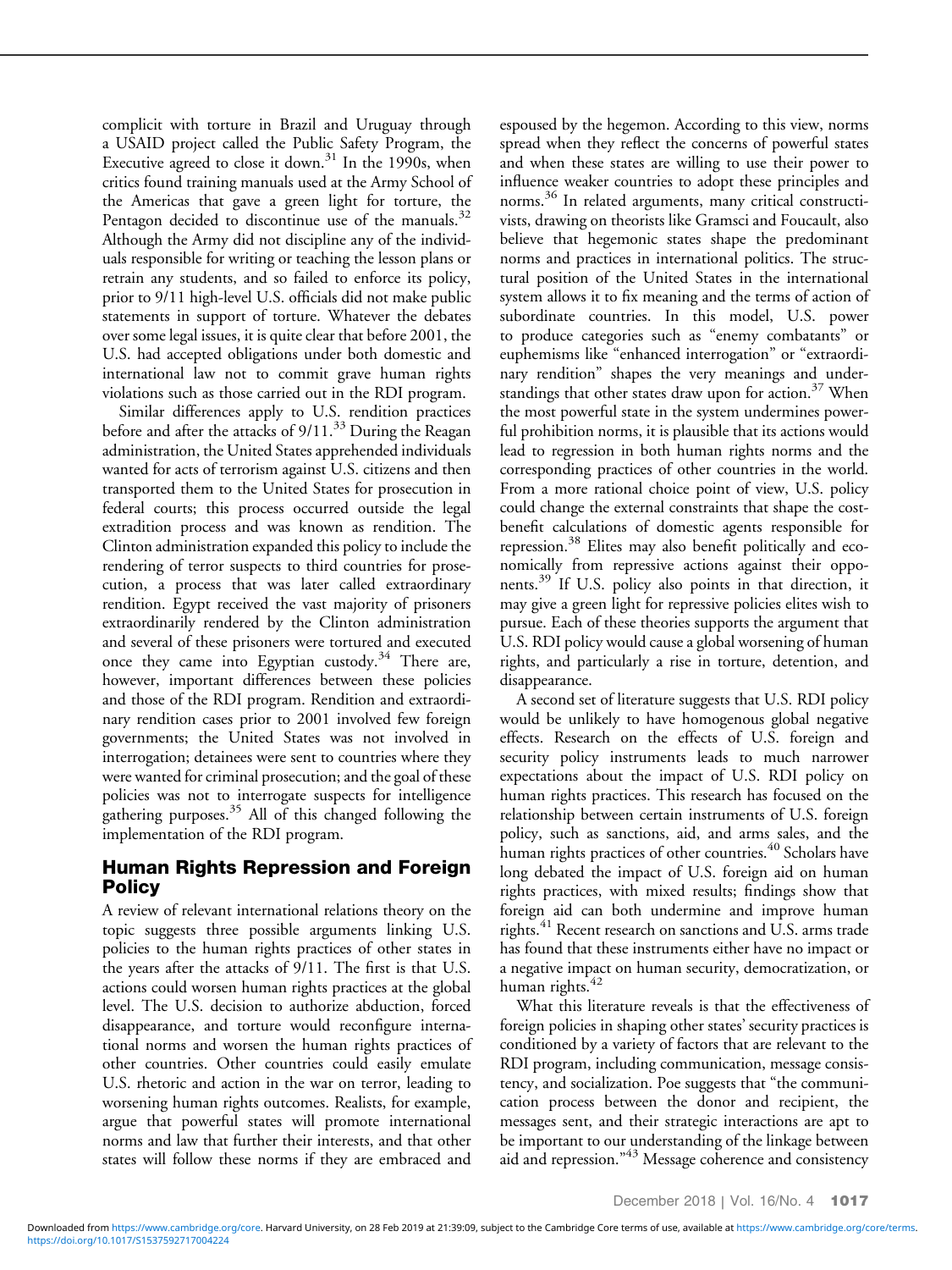has been found by others to be important as well. Research has highlighted that consistent messages from a unified state are most effective.<sup>44</sup> Instances of strategic interaction also present opportunities for socialization. Although little has been written about socialization in and by intelligence agencies, the literature on training and socialization in the military or in insurgent groups suggests that training techniques as well as group processes of witnessing and wielding violence can have relevant effects on the behavior and culture of groups. Individuals are socialized to group norms and habituated to violence, while victims are often dehumanized. Training and socialization can be both formal and informal, involving the social dynamics of small groups.<sup>45</sup> Such literature would lead us to expect that extensive collaboration between the CIA and other security groups, especially intelligence agencies, could have a more focused impact on the human rights practices of those countries that actually collaborated actively with the U.S. RDI program.

The RDI program provides a unique opportunity to investigate how different types of messages can have different effects. Governments do not communicate solely though public proclamations; rather, officials interact in private settings, often in ways that signal their preferences candidly to one another. Through security cooperation, in particular, governments signal to one another how they perceive their national security interests and what they deem necessary and appropriate action. These interactions provide strong messages, especially if the governments aid one another in the policy implementation process and if the nature of these private interactions is contradicted by public messaging. The RDI program presents a glimpse into this process. It allows us to explore the possibility that private messages and strategic interactions are stronger signals than pubic proclamations and discourse. Covert security cooperation may be an especially strong medium by which governments learn from and influence one another, a process we refer to as "learning by doing."

Finally, the literature on causes of state repression also provides insights into where the U.S. RDI program is likely to have an impact. This largely quantitative literature focuses mainly on domestic determinants of repression, especially economic and political factors such as poverty, violence, and authoritarianism, rather than specific foreign and security policies that target the human rights practices of other states.<sup>46</sup> One key finding of this literature is that democratic countries are much less likely to use repression than authoritarian countries.<sup>47</sup> This finding, known as the domestic democratic peace, suggests that only at the highest levels of democracy are states' coercive practices diminished; a "threshold effect" is thus an accurate characterization of the relationship.<sup>48</sup> This finding leads us to expect that U.S. RDI policy will have a different impact on democratic and authoritarian countries, even those democratic countries that collaborated actively with the program. While institutions may shield more democratic states from the influence of U.S. policy, authoritarian collaborators are likely to adopt worse physical integrity practices as a result of their cooperation with the United States. More democratic countries in Europe, for instance, are under the jurisdiction of the European Court of Human Rights, where victims of the RDI program have brought cases against Italy, Romania, Poland, Macedonia, and Lithuania. No such institutional checks, domestic or international, exist to limit the impact of collaboration with the RDI program in more authoritarian countries.

Taken together, these literatures suggest three possible arguments linking U.S. policies to the human rights practices of other states in the years after the attacks of 9/11. The broadest possibility is the expectation that U.S. policies may have caused a negative global shift in human rights practices. Given the United States' unparalleled power in the international system combined with its longstanding advocacy of international human rights, a sudden shift in U.S. behavior could have wide-ranging negative repercussions for the practices of other states. Second, building on the insights of the foreign policy literature, it may be that only those states exposed directly to U.S. clandestine actions would change their behavior. Finally, applying the lessons of the domestic democratic peace literature, it could be that only those states lacking democratic constraints would change their behavior when exposed directly to U.S. actions. These arguments are developed further and tested statistically in what follows.

## A Statistical Assessment of the RDI Program

In this section, we present a statistical analysis of trends in government human rights practices. Our analysis focuses on two independent variables and their interaction: regime type and participation in the CIA RDI program. Our dependent variable throughout is government respect for core physical integrity rights. Our analysis first evaluates trends in human rights during the 1992–2011 period at the global level. It then turns to the impact of participation in the CIA program, presenting both descriptive statistics concerning those who participated and a statistical assessment of the impact of participation on government human rights practices.

Our dependent variable involves four core physical integrity rights violations by governments—disappearance, torture, political imprisonment, and extrajudicial killing—each characteristic of the RDI program.<sup>49</sup> Our analysis employs several widely used indicators of these practices, allowing the validation of findings across datasets. To reduce redundancy in presentation, we only present a selection of our findings using two datasets.<sup>50</sup> First, we present results using the aggregate physical integrity rights index from the CIRI Human Rights Data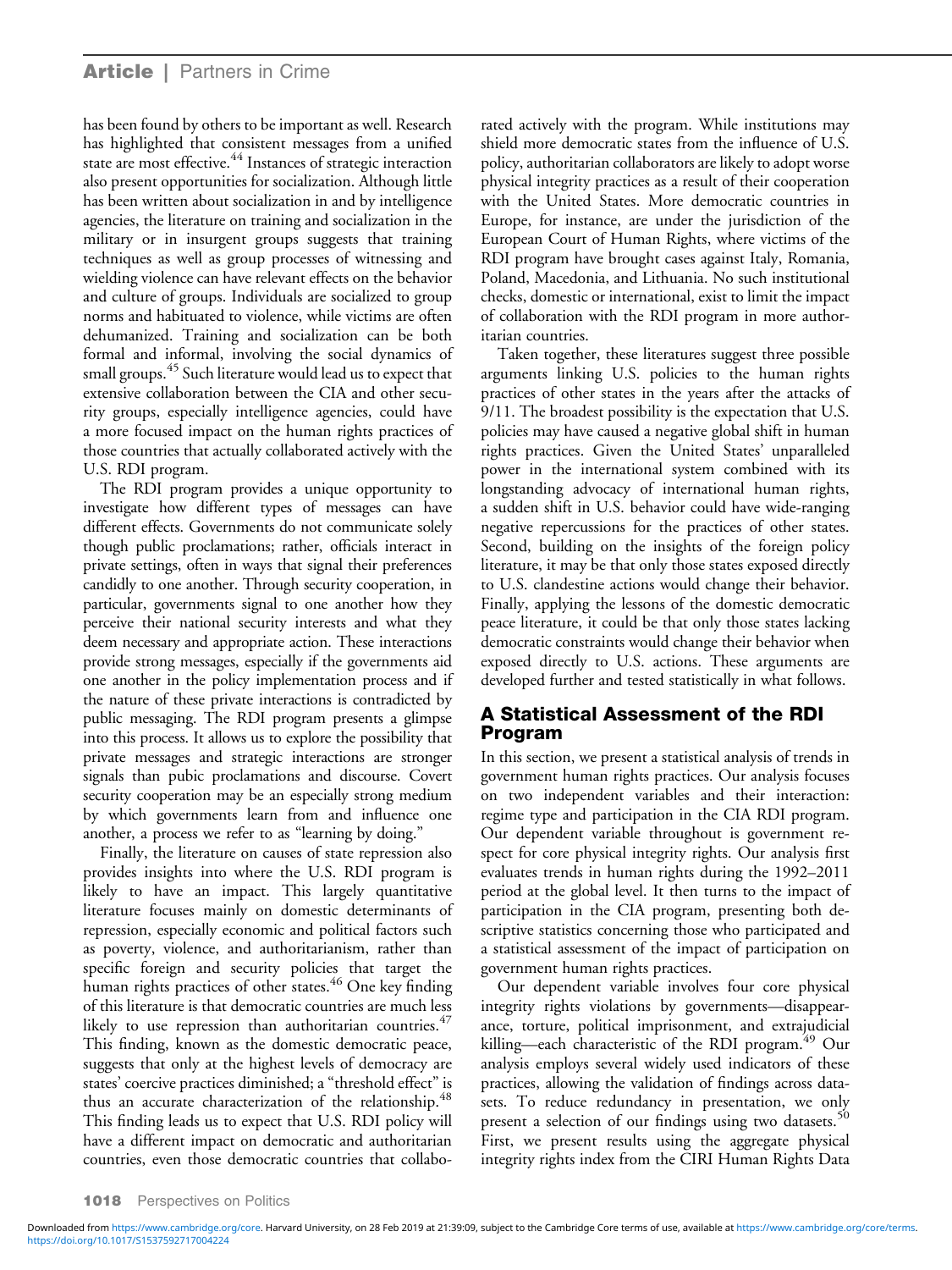Project and its measurements of political imprisonment and disappearances.<sup>51</sup> We complement our analysis of CIRI data with the Dynamic Standard Latent Variable model developed by Christopher Fariss, which uses statistical techniques to adjust for monitors' "changing standards of accountability."<sup>52</sup> For all measurements, higher scores are associated with more respect for human rights and lower scores are associated with more abuse of human rights.

To categorize countries by regime type, we use the Revised Combined Polity Score from the Polity IV Project.<sup>53</sup> We use a simple dichotomy of democratic and autocratic states because the literature on the impact of democracy on repression has shown that the association between democracy and improved human rights practices holds only for countries with high scores on the polity scale. $54$ 

We begin by combining these indicators into a dataset consisting of all independent states with populations of at least a half million citizens during the years 1992 to 2011.55 In limiting our study to independent states, we ignore country-years of states under foreign military occupation. Countries under occupation cannot exclude external actors, either de jure or de facto, from domestic decision-making and, therefore, cannot formulate their security policies independently. For instance, even though Afghanistan was home to one of the first CIA secret prisons (a facility known as the Salt Pit), because of the presence of foreign forces, the government of Afghanistan had little say or involvement in the prison. Occupation allowed the United States to establish, maintain, and run the prison unilaterally. Countries lacking sovereignty like Afghanistan fall outside the scope of our research.

In addition to our dependent variables and measure of democracy, we include a number of control variables in our dataset, which allow us to account for alternative explanations and test the robustness of our findings to different model specifications. These variables include log population and log GDP per capita in constant 2005 U.S. dollars, data for which is taken from the World Development Indicator dataset produced by the World Bank. We also control for whether or not a country is undergoing a political transition defined as the regime being less than six years old as recorded by the Polity IV project, the number of armed internal conflicts per country-year as recorded by the UCDP/PRIO Armed Conflict Dataset, the number of terrorist attacks recorded within each country-year by the Global Terrorism Database, the log of total U.S. bilateral trade, and the log of U.S. military assistance to each country.<sup>56</sup>

With all of these variables combined into a dataset, we are presented with the challenge that slightly more than 8% of the values in our dataset are missing. When confronted with missing data, the conventional practice in applied research is to use listwise deletion—that is, dropping all observations from regression models in which

a missing value exists. However, this practice can induce bias if there are systematic differences between observations with and without missing data. Research in statistics and quantitative social science has shown that multiple imputation is a better practice.<sup>57</sup> Multiple imputation involves computing several datasets with estimated values in the place of the missing values in the initial dataset. Researchers then conduct statistical analyses on each imputed dataset and combine results using wellestablished procedures. Recent research in international political economy has shown that the key findings of many studies are sensitive to imputing missing data, likely because country-years with missing economic data tend to be poorer than country-years without missing data.<sup>58</sup> We suspect similar issues apply to quantitative research on human rights and political violence; therefore, we use multiple imputation to estimate the missing values in our dataset.<sup>59</sup> These considerations lead us to focus our analysis on a sample of 168 independent countries from 1992 through 2011.

Turning to our first argument drawn from the literature, it is possible that the U.S. decision to adopt RDI policies could have a negative impact on global human rights practices. Our data, however, provides little indication that trends in government human rights practices at the global level have worsened over time; if anything, they have remained markedly consistent. Figure 1 shows that the CIRI data present no change in human rights practices, positive or otherwise, during the study period. The Fariss data, on the other hand, shows that human rights practices have improved consistently since the end of the Cold War. Like the other indicators, this data shows that trends have not changed in a way that one would expect if the RDI program had impacted global human rights practices. Had it done so, we would observe a decrease in countries' average respect for human rights during or after the 2001–2005 period when countries began cooperating with the RDI program—this period is indicated by the shaded region in each graph. Indeed, difference of means tests show that there is not a statistically significant decrease in global-average respect for human rights for each measurement when comparing countries before and after the implementation of the RDI program. <sup>60</sup> Our initial findings suggest that U.S. RDI policies did not have a negative effect on core human rights practices at the global level. This is good news indeed.

Actions speak louder than words, however, and it is possible that those countries that learned of the RDI program through collaboration may have been impacted by it more than countries that learned of it by word of mouth. Therefore, we next explore the impact "learning by doing"—the effect of U.S. policy in those countries that collaborated actively with the RDI program.

The reports on the RDI program reveal that the CIA worked with a wide variety of collaborators, ranging from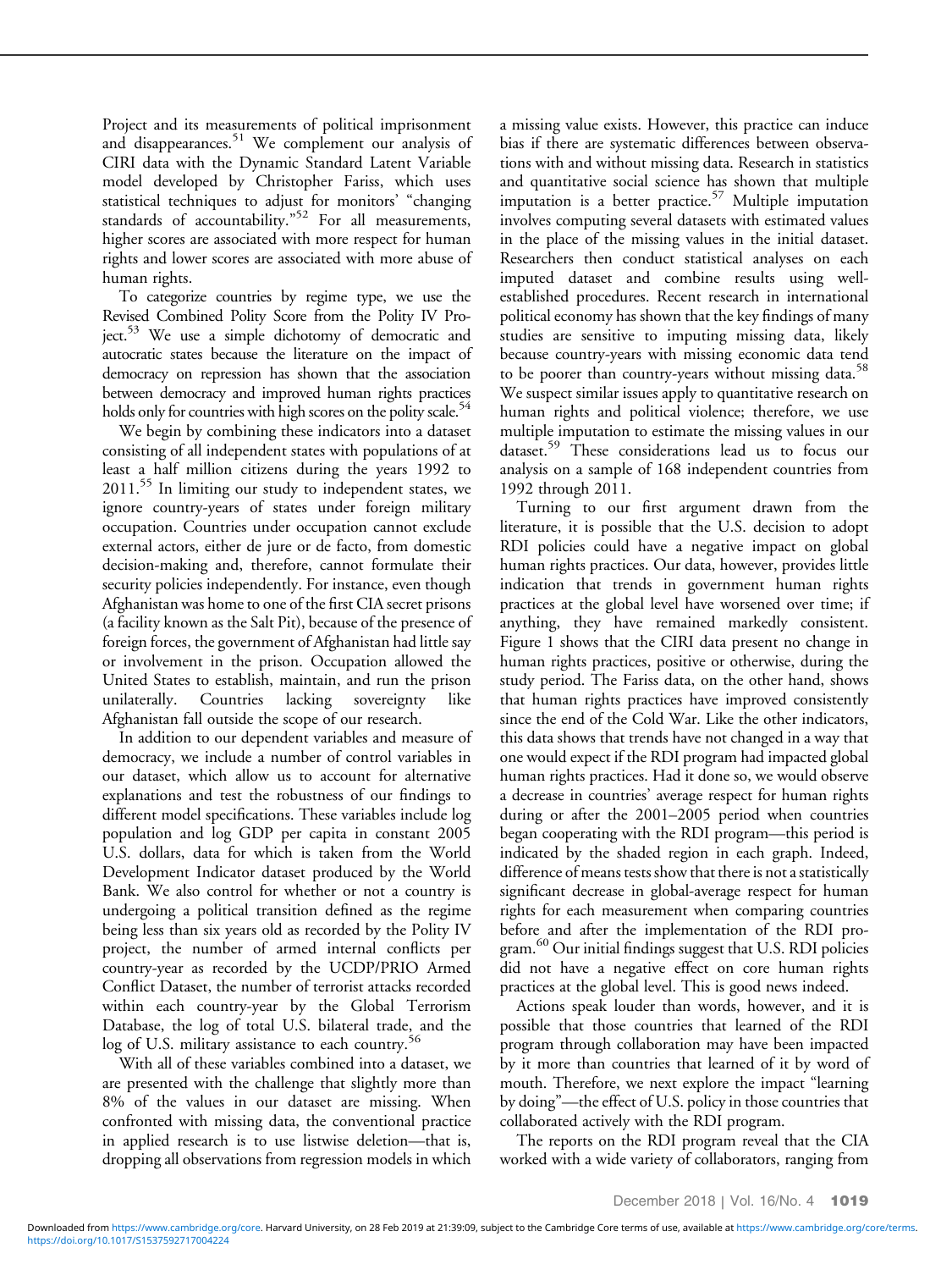



bounty hunters in Afghanistan to the Canadian Mounted Police. But the great bulk of their collaborators were national intelligence agencies in the cooperating states.<sup>61</sup> Although the number of individuals detained in the RDI program was relatively small, perhaps under 150 people, each individual was moved multiple times across borders to a range of states, thus permitting interaction and socialization between the CIA and a much larger group of actors than would have been the case if each prisoner was held only in a single country. In many cases individual prisoners were held for quite long periods of time, and thus the number of foreign government officials, guards, or interrogators who interacted with the prisoner and the CIA was presumably large.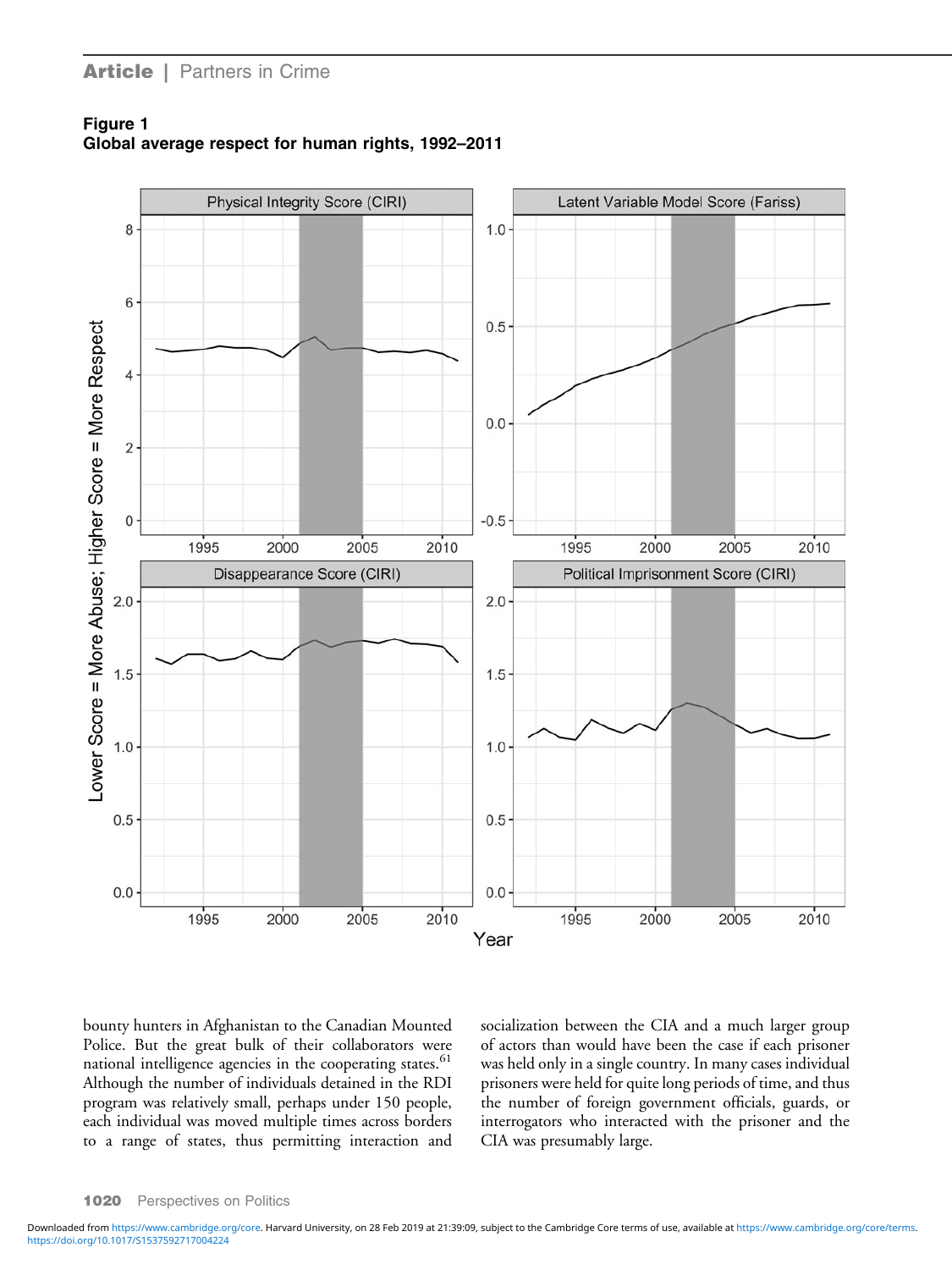Although collaboration took many forms, a few examples help to illustrate what "learning by doing" looks like. Consider the Horn of Africa.<sup>62</sup> Beginning in 2002, Kenya, Somalia, Djibouti, and Ethiopia helped the United States disappear and clandestinely imprison individuals with suspected links to Al-Qaeda.<sup>63</sup> According to the annual human rights reports of the U.S. State Department and Amnesty International, from 1997 through 2001—the five-year period before any of these governments first collaborated with the RDI program—Ethiopia is the only one of these governments reported to have perpetrated disappearances.<sup>64</sup> Yet years after collaborating with the RDI program, as refugees flowed from Somalia into Kenya following the fall of Islamist authorities in Mogadishu and as Ethiopia fought against the Ogaden National Liberation Front and the Oromo Liberation Front, these countries adopted similar policies to those developed by the United States. In 2007 Kenya detained and rendered to Somalia 85 refugees with suspected terrorist links. Once in Somalia, these prisoners were turned over to Ethiopian authorities and rendered once more to Ethiopia. Throughout this process, these individuals were denied contact with their families, embassies, and the International Committee of the Red Cross. Like victims of the CIA RDI program, these individuals were effectively disappeared, transported illegally across international borders, and many of them were tortured.

In another example, Malawi appears to have worked closely with the CIA to facilitate the initial disappearance of terror suspects.<sup>65</sup> In May 2003, Tanzanian officials turned over an Algerian terror suspect to plain-clothed Malawian officials at a border crossing. Once in Malawi, the detainee came under the joint custody of United States and Malawian officials and was later transferred to a secret detention site in Afghanistan. Then, in another joint raid the following month, the CIA and the Malawi National Intelligence Bureau captured five suspected terrorists and rendered them extraordinarily to Zimbabwe.

Thailand appears to have served as a similar hub in Southeast Asia.<sup>66</sup> Thailand allowed the CIA to establish a secret prison on a Thai military base in early 2002, where the CIA first used the so-called enhanced interrogation techniques. Thailand also helped the CIA disappear suspected terrorists. From at least 2002 to 2004, Thai officials detained Indonesian, Malaysian, Yemeni, and Libyan citizens suspected of terrorism, turned these individuals over to the CIA, and allowed the CIA to transport the prisoners to its clandestine detention facilities elsewhere. Several Arab states, including Morocco, Jordan, Egypt, and Syria, served as torture proxies for the CIA, interrogating suspects on behalf of the United States and then returning these individuals to U.S. custody.<sup>67</sup>

By collaborating with other governments in the violation of physical integrity rights, the United States sent a strong signal about its private preferences. States

that knew this information firsthand were likely to update their expectations of U.S. preferences for the protection of human rights during the war on terror. For example, The Gambia helped the U.S. extraordinarily render two individuals to Afghanistan in 2002. Four years later, in the aftermath of an alleged coup attempt, The Gambian government arrested at least 27 individuals, keeping them in incommunicado detention and subjecting some to torture.<sup>68</sup> In July 2006, when a U.S. official raised concerns with Belinda Bidwell, the Speaker of The Gambian National Assembly, Bidwell replied that "the world is different since 9/11 and Al Qaeda, and when it comes to matters of national security and the safety of the population, extraordinary measures must occasionally be taken."<sup>69</sup> She then compared her government's policies to those of the United States at Guantanamo noting, "such things even happen in developed countries."<sup>70</sup>

Syria and Uzbekistan, two other governments that participated in the RDI program, later cited U.S. policies to defend their own human rights violations. In late December 2007 U.S. Senator Arlen Specter and Representative Patrick Kennedy visited Damascus for meetings with President Assad and Foreign Minister Walid Muallem. In both meetings Representative Kennedy raised U.S. concerns about the jailing of Syrian opposition figures. In the first meeting with Muallem, the tenor of the conversation turned acrimonious when Kennedy threatened to send a letter protesting the arrests. Muallem responded by suggesting he send a letter of his own citing "Abu Ghraib, Guantanamo, and US 'flying prisons'."<sup>71</sup> Similarly, when a 2007 meeting with the U.S. Ambassador-at-large for Religious Freedom touched on the topic of torture, Uzbek Foreign Minister Vladimir Norov alluded to U.S. abuses at Abu Ghraib and Guantanamo to undermine U.S. diplomacy.<sup>72</sup> Both Syria and Uzbekistan participated actively in the RDI program.

Active cooperation with the United States may also have increased the capacity of local security organizations to carry out repression. We could plausibly expect this result when the United States removed threats to regimes or provided agents of repression with cash or new skills.<sup>73</sup> For instance, with the help of its partners the CIA captured and extraordinarily rendered from Malaysia, Thailand, Pakistan, and Hong Kong members of the Libyan Islamic Fighting Group, an organization dedicated to the overthrow of the Libyan government that the CIA suspected was linked to Al-Qaeda.<sup>74</sup> In Somalia, the CIA contracted out the kidnapping and detention of terror suspects to local warlords, incentivizing what the International Crisis Group called a "small industry in abductions." <sup>75</sup> Alternatively, if U.S. policies increased the power or influence of intelligence agencies and security agencies more generally vis-à-vis other state institutions, such as courts, we might also expect cooperation to have a negative impact on physical integrity rights. Therefore, several mechanisms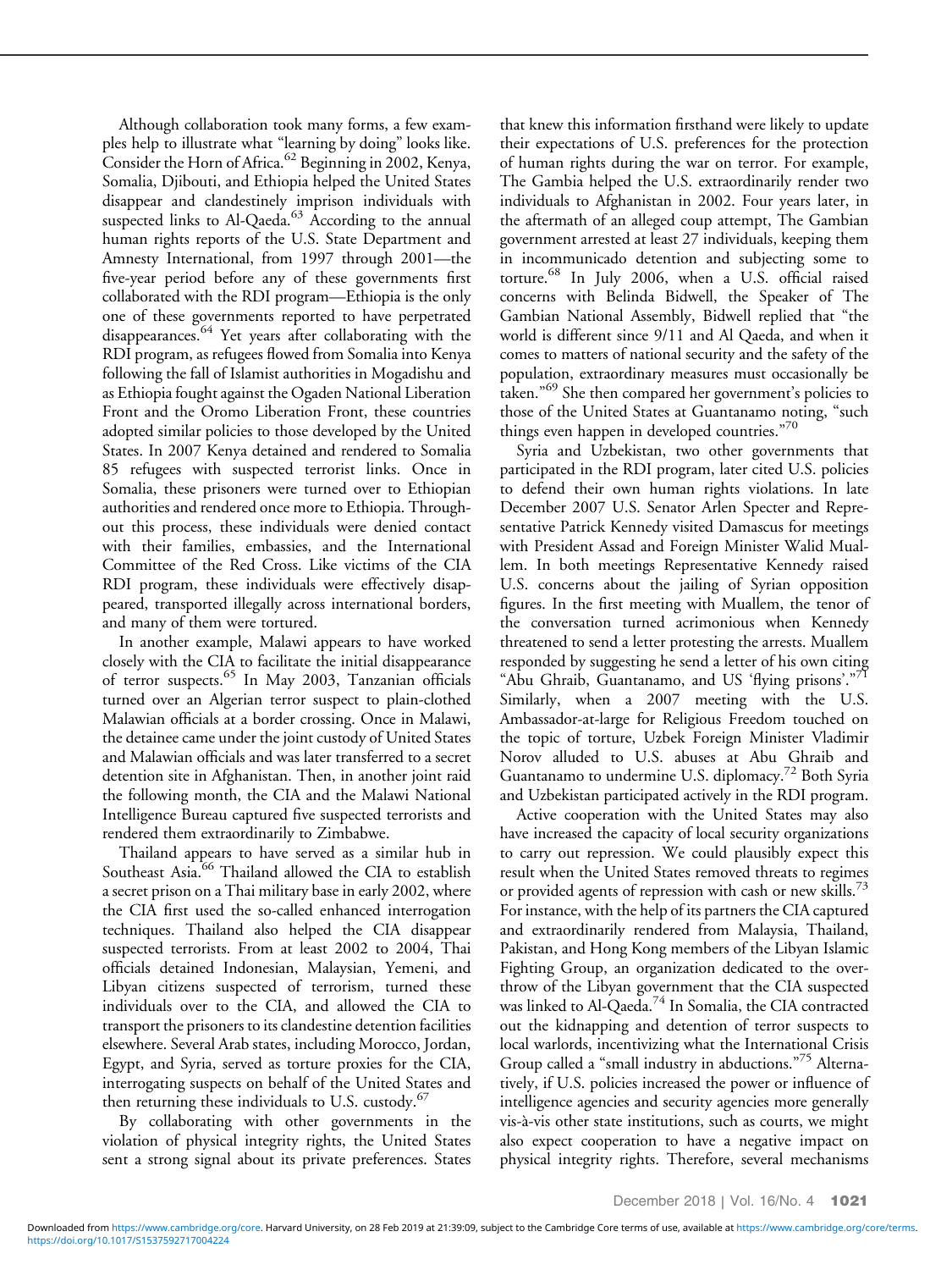could have led countries to adopt worse human rights practices after collaborating in the CIA program.

To test this "learning by doing" argument, we developed a dichotomous independent variable indicating whether or not a state actively participated with the United States in its RDI program. This variable is drawn from a 2013 report by the Open Society Justice Initiative, which identifies 53 countries and Hong Kong as collaborators with the program.<sup>76</sup> Of these 53 states, 13 states only allowed the CIA to use its airports for flight stopovers. The remaining 40 states helped the CIA more actively such as by facilitating the kidnapping of suspected terrorists, hosting secret detention facilities, or torturing prisoners, among other activities. From the OSJI report we code a variable indicating whether or not a country was one of these 40 "active participants" in the program. $^{77}$  Table 1 provides a list of the 53 participating states, noting which ones were active participants, which ones were used for CIA flight stopovers only, and the year that the OSJI report first documents a state collaborating with the RDI program. (For simplicity, we refer to "active participants" as "participants" for the remainder of this article.) Unfortunately, the report does not always make clear when each state's collaboration ended. We do know that collaboration was typically intermittent, such as assisting the CIA with an abduction or torturing prisoners on the CIA's behalf and then returning them to CIA custody. Few countries helped consistently throughout the life of the program; it appears that most helped only on an asneeded basis. Nevertheless, the relevant detail for the current analysis is when countries learned of the CIA's actions through collaboration. We also know that President Obama ended the program with an executive order on January 22, 2009. As discussed later, the fact that observed effect persists after 2009 is evidence that the human rights consequences of the RDI program lingered well after the program's conclusion.

There are limitations to using observational data to pin down causality and eliminating endogeneity is not always possible. That said, a key factor in establishing the plausibility of observational studies is the comparability of treatment and control groups in the pre-treatment period, which are in this case participants and all other states. In the years before the beginning of the RDI program, countries that participated in the program were statistically similar to countries that did not, suggesting that the United States did not single out, on average, certain types of countries as collaborators.<sup>78</sup> Differenceof-means tests comparing participants' and non-participants' average human rights practices in the three year period before 2001 (1998–2000) shows no statistically significant differences between participants and nonparticipants across each of our measurements of government respect for human rights. It appears that the United States did not seek, on average, the assistance of states known for human rights violations when implementing its RDI program. This is not to say that the United States did not seek the assistance of individual states known for

| Table T<br>States that participated in the CIA RDI program                                                                                                                                                                                                                                                                                                                                                                                                       |                                                                                                                                                                                                                                                                                                                                                                                                                                                                                               |                                                                                                                                                                                                                                                                                                                |  |  |  |  |  |
|------------------------------------------------------------------------------------------------------------------------------------------------------------------------------------------------------------------------------------------------------------------------------------------------------------------------------------------------------------------------------------------------------------------------------------------------------------------|-----------------------------------------------------------------------------------------------------------------------------------------------------------------------------------------------------------------------------------------------------------------------------------------------------------------------------------------------------------------------------------------------------------------------------------------------------------------------------------------------|----------------------------------------------------------------------------------------------------------------------------------------------------------------------------------------------------------------------------------------------------------------------------------------------------------------|--|--|--|--|--|
| <b>Active Participants</b>                                                                                                                                                                                                                                                                                                                                                                                                                                       | <b>Stopovers Only</b>                                                                                                                                                                                                                                                                                                                                                                                                                                                                         |                                                                                                                                                                                                                                                                                                                |  |  |  |  |  |
| 1. Afghanistan (2001)<br>2. Albania (2004)<br>3. Algeria (2004)<br>4. Australia* (2001)<br>5. Azerbaijan (2001)<br>6. Bosnia-Herzegovina (2001)<br>7. Canada* (2002)<br>8. Djibouti (2003)<br>9. Egypt (2001)<br>10. Ethiopia (2002)<br>11. The Gambia (2002)<br>12. Georgia (2002)<br>13. Germany* (2001)<br>14. Indonesia (2002)<br>15. Iran (2002)<br>16. Italy* (2002)<br>17. Jordan (2001)<br>18. Kenya (2003)<br>19. Libya (2004)<br>20. Lithuania* (2002) | 21. Macedonia* (2003)<br>22. Malawi (2003)<br>23. Malaysia (2004)<br>24. Mauritania (2001)<br>25. Morocco (2002)<br>26. Pakistan (2001)<br>27. Poland* (2002)<br>28. Romania* (2002)<br>29. Saudi Arabia (2003)<br>30. Somalia (2002)<br>31. South Africa* (2003)<br>32. Sweden* (2001)<br>33. Syria (2001)<br>34. Thailand (2002)<br>35. Turkey* (2002)<br>36. United Arab Emirates (2002)<br>37. United Kingdom* (2001)<br>38. Uzbekistan (2002)<br>39. Yemen (2005)<br>40. Zimbabwe (2003) | 1. Austria* (2003)<br>2. Belgium* (2001)<br>3. Croatia (2005)<br>4. Cyprus <sup>*</sup> (2002)<br>5. Czech Republic* (2003)<br>6. Denmark* (2003)<br>7. Finland* (2002)<br>8. Greece* (2002)<br>9. Iceland* (2001)<br>10. Ireland* (2002)<br>12. Portugal* (2001)<br>12. Spain* (2003)<br>13. Sri Lanka (2003) |  |  |  |  |  |

Note: \* denotes states categorized as democracies. The year in parentheses is the first year that the OSJI report documents the country participating in the RDI program. The end of the countries involvement is not always documented, but the program was officially ended by President Obama on January 22, 2009.

#### 1022 Perspectives on Politics

Table 1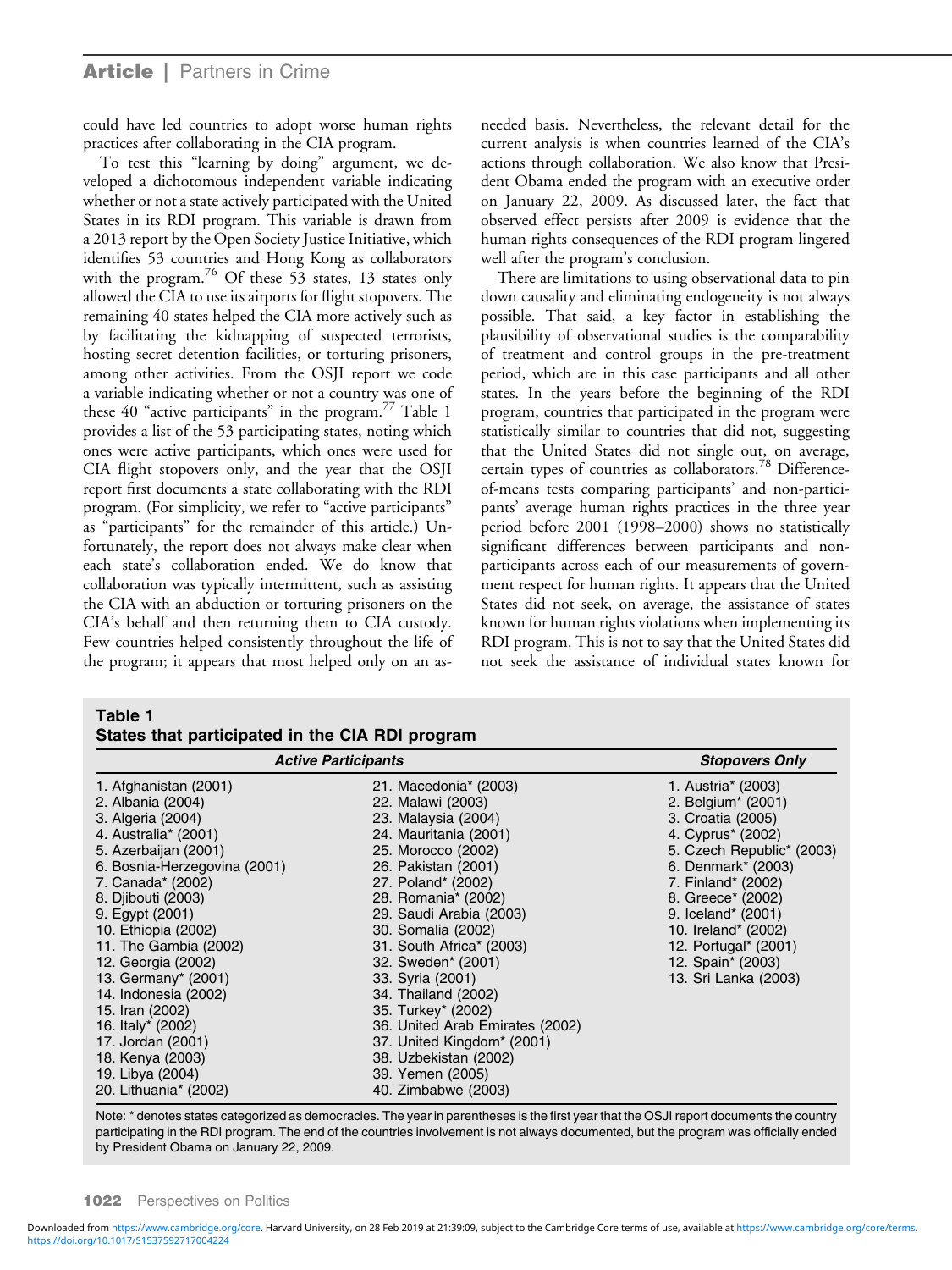violating human rights, but only that the group of states that participated actively with the RDI program is not statistically different from the group of states that did not participate with the program in terms of human rights practices. Notably, participants also do not differ from non-participants in terms of democracy, per capita GDP, whether or not they were in conflict, the number of internal opposition groups they faced, whether or not they were in a period of political transition, the number of

terrorist attacks they experienced, their total trade with the United States, or the amount of military assistance they received from the United States. Even though participants and other states appear to be comparable in the years before the onset of the RDI program in 2001 across all of these dimensions, it remains possible that other unobserved factors account for the observed relationship.

Breaking down human rights practices by participation in the RDI program reveals a somewhat different





- Active Participants ---- Other States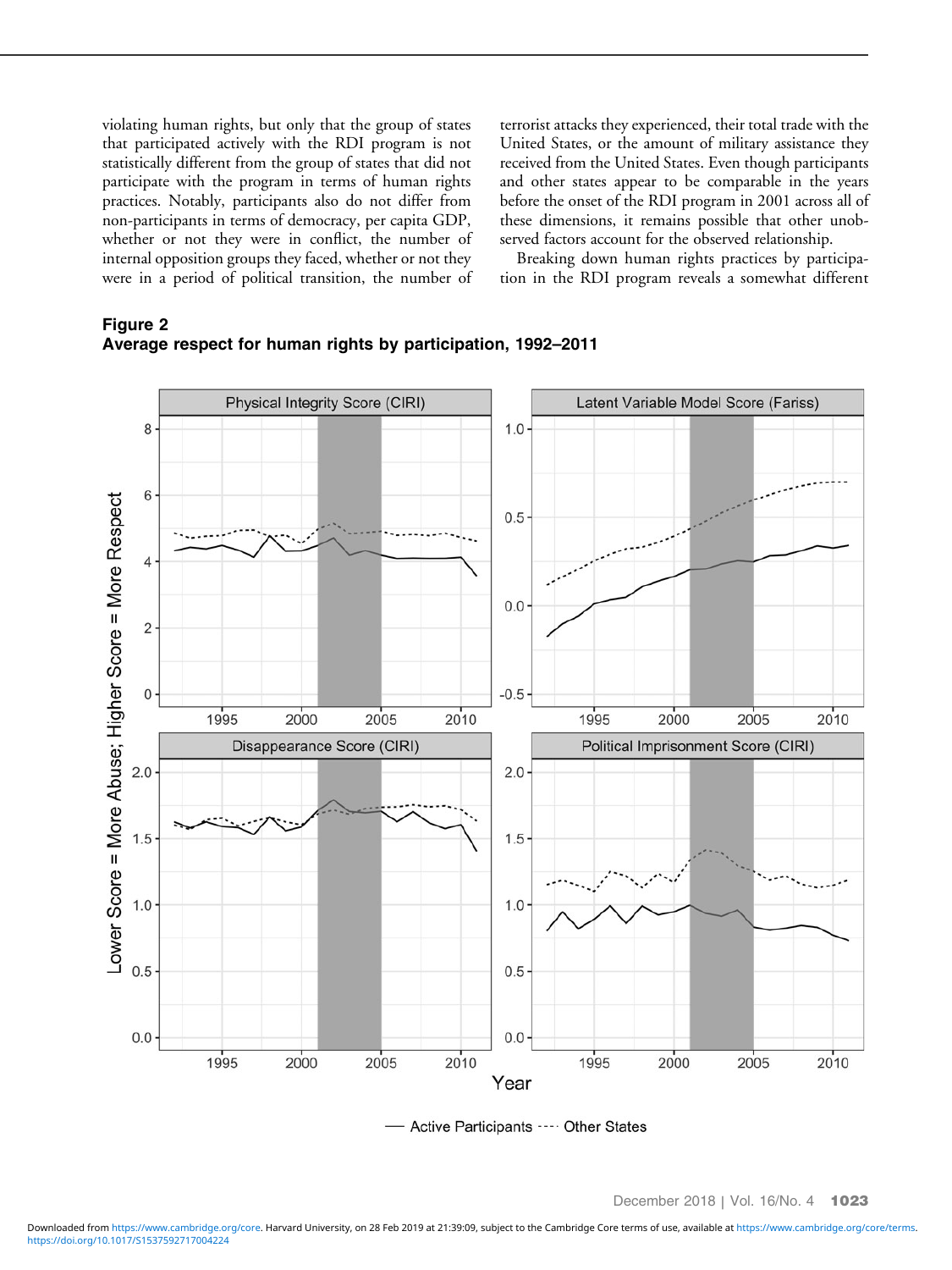picture than we get from looking at global human rights practices. Figure 2 plots the average human rights practices for states that participated in the RDI program relative to those that did not for the period 1992–2011. These graphs confirm that participating countries did not have worse human rights practices on average in the years before the development of the RDI program. These graphs also show intimations of divergent trends among participants and non-participants *after* participation began. The average respect for human rights of participating states appears to worsen relative to other countries following the period when countries began assisting with the program.

To assess these observations statistically we estimate a series of difference-in-difference models for each measurement of human rights using country and year fixed effects as well as a lagged dependent variable (later we add an array of control variables). Model 1 in tables 2 and 3 presents the results of this model when computed for each measure of our dependent variable. This analysis shows that there is, in fact, a negative correlation between

participation in the RDI program and government respect for human rights as measured by the CIRI Physical Integrity and Political Imprisonment scores. There is not, however, a statistically significant association between participation in the RDI program and government human rights practices as measured by Fariss's Latent Variable model or the CIRI Disappearance score. These mixed results provide suggestive evidence that participation in the RDI program is associated with a worsening in government human rights practices.

We are also interested in exploring the impact of regime type on our findings to see if democracies and autocracies responded differently to collaboration in the CIA program. To test this proposition we disaggregate the participation variable into two groups based upon their average polity score as described earlier. The result is a group of 62 democratic states, including 12 participating states, and another group of 106 autocratic states, including 28 participating states. We plot, in figure 3, our measures of respect for human rights for participants and non-participants among the subset of autocratic states.

#### Table 2

|                            | Dependent variable:                    |                     |                        |                                             |                     |                       |                        |                        |
|----------------------------|----------------------------------------|---------------------|------------------------|---------------------------------------------|---------------------|-----------------------|------------------------|------------------------|
|                            | <b>Physical Integrity Score (CIRI)</b> |                     |                        | <b>Latent Variable Model Score (Fariss)</b> |                     |                       |                        |                        |
|                            | (1)                                    | (2)                 | (3)                    | (4)                                         | (5)                 | (6)                   | (7)                    | (8)                    |
| Participation              | $-0.207*$<br>(0.125)                   |                     | $-0.238**$<br>(0.111)  |                                             | $-0.032$<br>(0.020) |                       | $-0.036**$<br>(0.018)  |                        |
| Democratic participation   |                                        | $-0.127$<br>(0.112) |                        | $-0.127$<br>(0.129)                         |                     | 0.004<br>(0.023)      |                        | $-0.002$<br>(0.022)    |
| Autocratic participation   |                                        | $-0.244$<br>(0.166) |                        | $-0.290**$<br>(0.146)                       |                     | $-0.049**$<br>(0.025) |                        | $-0.052**$<br>(0.023)  |
| Internal conflicts         |                                        |                     | $-0.277***$<br>(0.080) | $-0.277***$<br>(0.080)                      |                     |                       | $-0.028***$<br>(0.010) | $-0.028***$<br>(0.010) |
| <b>Terrorist attacks</b>   |                                        |                     | $-0.001*$<br>(0.001)   | $-0.001*$<br>(0.001)                        |                     |                       | $-0.0002$<br>(0.0001)  | $-0.0002$<br>(0.0001)  |
| <b>Transitional state</b>  |                                        |                     | $-0.090$<br>(0.077)    | $-0.088$<br>(0.077)                         |                     |                       | 0.016<br>(0.014)       | 0.016<br>(0.014)       |
| Polity score               |                                        |                     | $0.086***$<br>(0.014)  | $0.086***$<br>(0.014)                       |                     |                       | $0.010***$<br>(0.003)  | $0.010***$<br>(0.003)  |
| Log population             |                                        |                     | 0.279<br>(0.323)       | 0.319<br>(0.345)                            |                     |                       | $-0.058$<br>(0.067)    | $-0.046$<br>(0.069)    |
| Log GDP per capita         |                                        |                     | 0.123<br>(0.143)       | 0.123<br>(0.143)                            |                     |                       | $-0.003$<br>(0.028)    | $-0.003$<br>(0.028)    |
| Log US trade               |                                        |                     | 0.002<br>(0.024)       | 0.002<br>(0.025)                            |                     |                       | $-0.0004$<br>(0.002)   | $-0.0002$<br>(0.002)   |
| Log US military assistance |                                        |                     | $-0.013$<br>(0.022)    | $-0.012$<br>(0.022)                         |                     |                       | $-0.004$<br>(0.003)    | $-0.004$<br>(0.003)    |
| <b>Fixed effects</b>       | Yes                                    | Yes                 | Yes                    | Yes                                         | Yes                 | Yes                   | Yes                    | Yes                    |
| Observations<br>$R^2$      | 3,198<br>0.177                         | 3,198<br>0.177      | 3,198<br>0.223         | 3,198<br>0.223                              | 3,198<br>0.845      | 3,198<br>0.846        | 3,198<br>0.850         | 3,198<br>0.850         |

## Participation in RDI program and state respect for human rights, 1992-2011

Note: All models include country and year fixed effects and a dependent variable lagged one year. Country level cluster-robust standard errors in parentheses. \*p < 0.1; \*\*p < 0.05; \*\*\*p < 0.01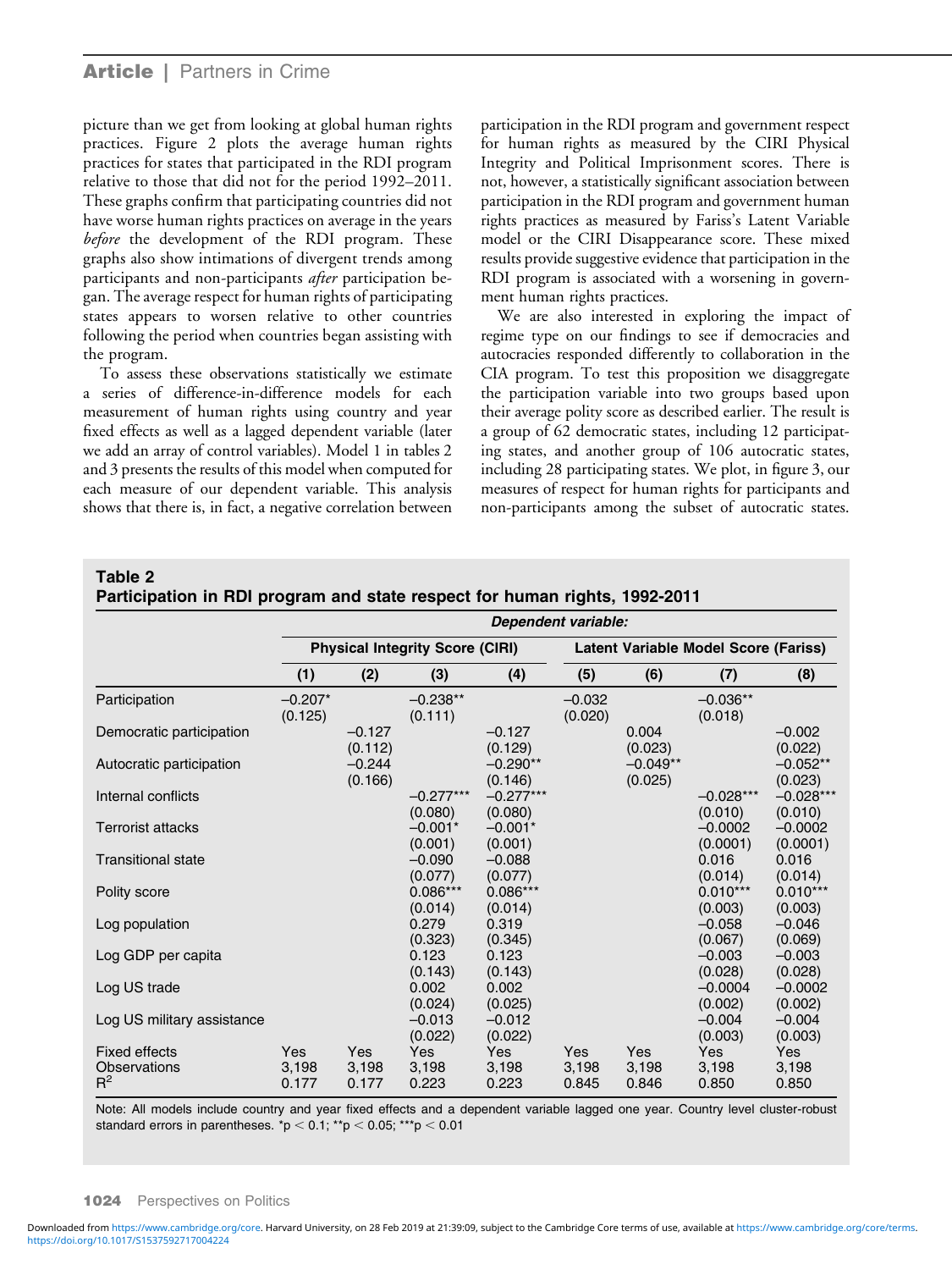|                            | Dependent variable:               |                      |                       |                                            |                      |                       |                       |                       |
|----------------------------|-----------------------------------|----------------------|-----------------------|--------------------------------------------|----------------------|-----------------------|-----------------------|-----------------------|
|                            | <b>Disappearance Score (CIRI)</b> |                      |                       | <b>Political Imprisonment Score (CIRI)</b> |                      |                       |                       |                       |
|                            | (1)                               | (2)                  | (3)                   | (4)                                        | (5)                  | (6)                   | (7)                   | (8)                   |
| Participation              | $-0.075$<br>(0.053)               |                      | $-0.086*$<br>(0.049)  |                                            | $-0.092*$<br>(0.051) |                       | $-0.100**$<br>(0.049) |                       |
| Democratic participation   |                                   | 0.036<br>(0.063)     |                       | 0.038<br>(0.067)                           |                      | $-0.079**$<br>(0.039) |                       | $-0.059$<br>(0.049)   |
| Autocratic participation   |                                   | $-0.126*$<br>(0.068) |                       | $-0.144**$<br>(0.060)                      |                      | $-0.097$<br>(0.069)   |                       | $-0.119*$<br>(0.066)  |
| Internal conflicts         |                                   |                      | $-0.063**$<br>(0.030) | $-0.063**$<br>(0.030)                      |                      |                       | $-0.073**$<br>(0.035) | $-0.073**$<br>(0.035) |
| <b>Terrorist attacks</b>   |                                   |                      | $-0.001$<br>(0.0003)  | $-0.0005$<br>(0.0003)                      |                      |                       | $-0.0002$<br>(0.0002) | $-0.0002$<br>(0.0002) |
| <b>Transitional state</b>  |                                   |                      | $-0.046$<br>(0.029)   | $-0.044$<br>(0.029)                        |                      |                       | 0.004<br>(0.031)      | 0.005<br>(0.031)      |
| Polity score               |                                   |                      | $0.023***$<br>(0.005) | $0.023***$<br>(0.005)                      |                      |                       | $0.037***$<br>(0.006) | $0.037***$<br>(0.006) |
| Log population             |                                   |                      | 0.031<br>(0.107)      | 0.075<br>(0.119)                           |                      |                       | 0.137<br>(0.125)      | 0.151<br>(0.134)      |
| Log GDP per capita         |                                   |                      | $-0.004$<br>(0.058)   | $-0.005$<br>(0.057)                        |                      |                       | 0.017<br>(0.061)      | 0.017<br>(0.060)      |
| Log US trade               |                                   |                      | 0.010<br>(0.008)      | 0.011<br>(0.008)                           |                      |                       | $-0.003$<br>(0.008)   | $-0.002$<br>(0.008)   |
| Log US military assistance |                                   |                      | 0.005<br>(0.010)      | 0.006<br>(0.010)                           |                      |                       | $-0.004$<br>(0.008)   | $-0.003$<br>(0.008)   |
| <b>Fixed effects</b>       | Yes                               | Yes                  | Yes                   | Yes                                        | Yes                  | <b>Yes</b>            | Yes                   | <b>Yes</b>            |
| Observations<br>$R^2$      | 3,198<br>0.162                    | 3,198<br>0.164       | 3,198<br>0.184        | 3,198<br>0.186                             | 3,198<br>0.100       | 3,198<br>0.100        | 3,198<br>0.137        | 3,198<br>0.137        |

### Table 3 Participation in RDI program and state respect for human rights, 1992–2011

Note: All models include country and year fixed effects and a dependent variable lagged one year. Country level cluster-robust standard errors in parentheses.  $p < 0.1$ ; \*\*p  $< 0.05$ ; \*\*\*p  $< 0.01$ 

These figures show remarkably parallel trends prior to the 2001–2005 period when states began collaborating with the RDI program and significant divergence thereafter. Although the evidence presented in these graphs is not sufficient for a causal interpretation of our findings, it does confirm the validity of the parallel trends assumption necessary for a causal interpretation.79 We then estimate our difference-in-difference model for each dependent variable using this disaggregated independent variable.

The results of this analysis, presented in Model 2 on tables 2 and 3, provide three key insights. First, participation in the RDI program appears to have had no statistical impact on the human rights practices of more democratic states as measured by the two aggregate measures of human rights practices as well as the CIRI Disappearance score. There is some evidence, however, that democratic participants subsequently engaged in more political imprisonment, a possibility we rule out later. Second, collaboration in the program had a statistically significant and negative association with human rights practices in less democratic countries according to Fariss's Latent Variable

model and the CIRI Disappearance score. Third, the magnitude of the coefficients for autocratic participation presented in Model 2 are notably larger than those presented in Model 1, suggesting that participation in the RDI program has a stronger association with the behavior of the subset of autocratic collaborating states than with the entire set of collaborating states.

The plots in figure 3 combined with the statistical analysis presented in Model 2 provide initial descriptive evidence that participation in the RDI program corresponded with a worsening of the human rights practices of autocratic governments. We now add control variables to test the robustness of these findings to alternative model specifications and rule out alternative explanations for government repression identified by the literature on state repression. The results of this analysis are presented in Models 3 and 4 in tables 2 and 3.

This analysis reveals a clear pattern. Participation in the RDI program has a strong negative correlation with the human rights practices of less democratic countries even when holding constant regime type, population size, per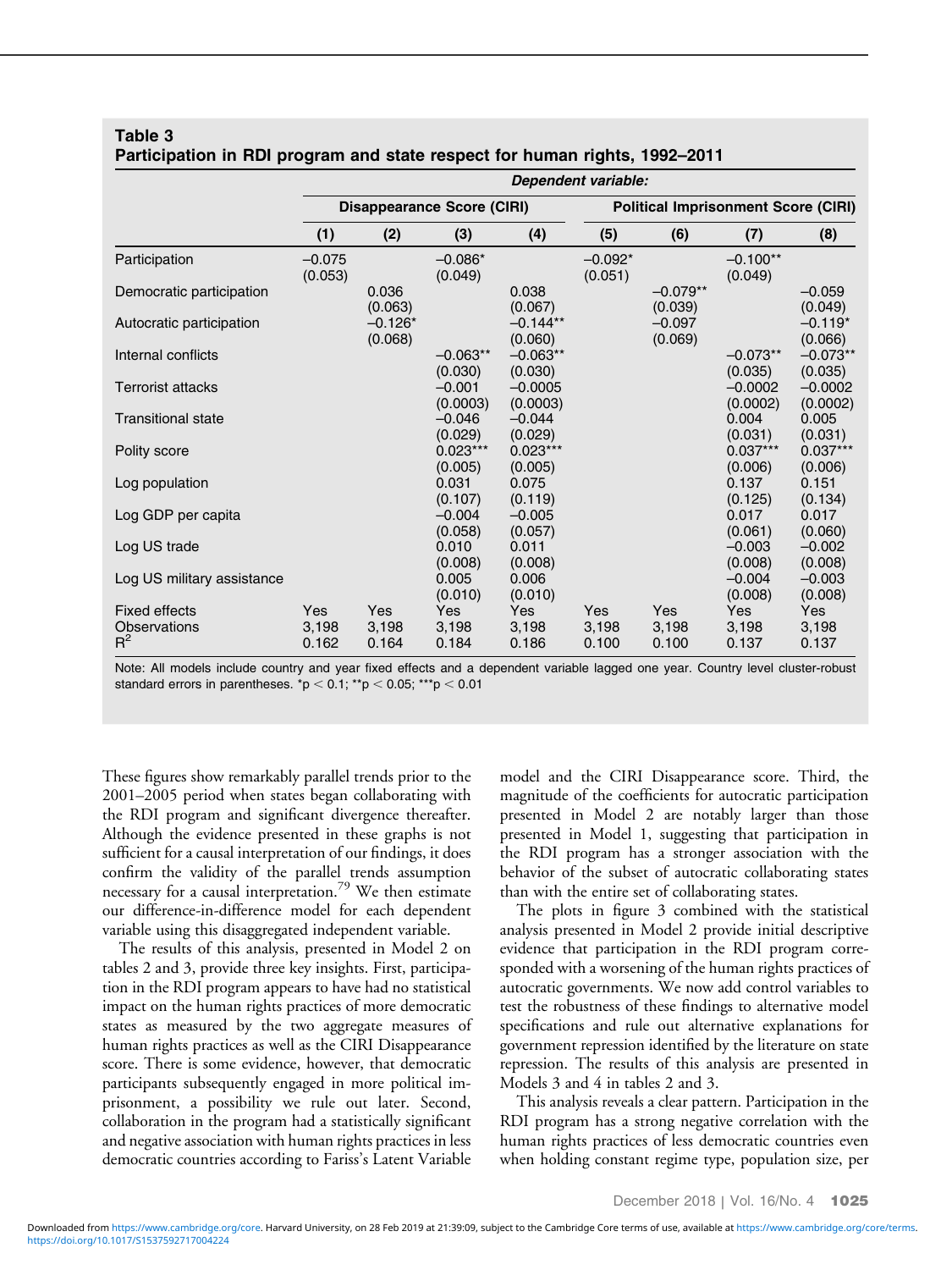

Figure 3 Respect for human rights among non-democracies by participation, 1992–2011

Active Participants ---- Other States

capita GDP, number of terrorist attacks, bilateral trade flows with the United States, amount of U.S. military aid, and whether or not states are undergoing a political transition or experiencing an intrastate war. This analysis also confirms the finding that participation in the program had no relationship to the behavior of more democratic states—the correlation between democratic participation and political imprisonment is now statistically insignificant. The analysis also shows that the RDI program had lingering effects, persisting well after President Obama ended the program in January 2009. Even though the inherent limitations of observational studies means that this analysis cannot establish causality, these findings are consistent with the inference that the RDI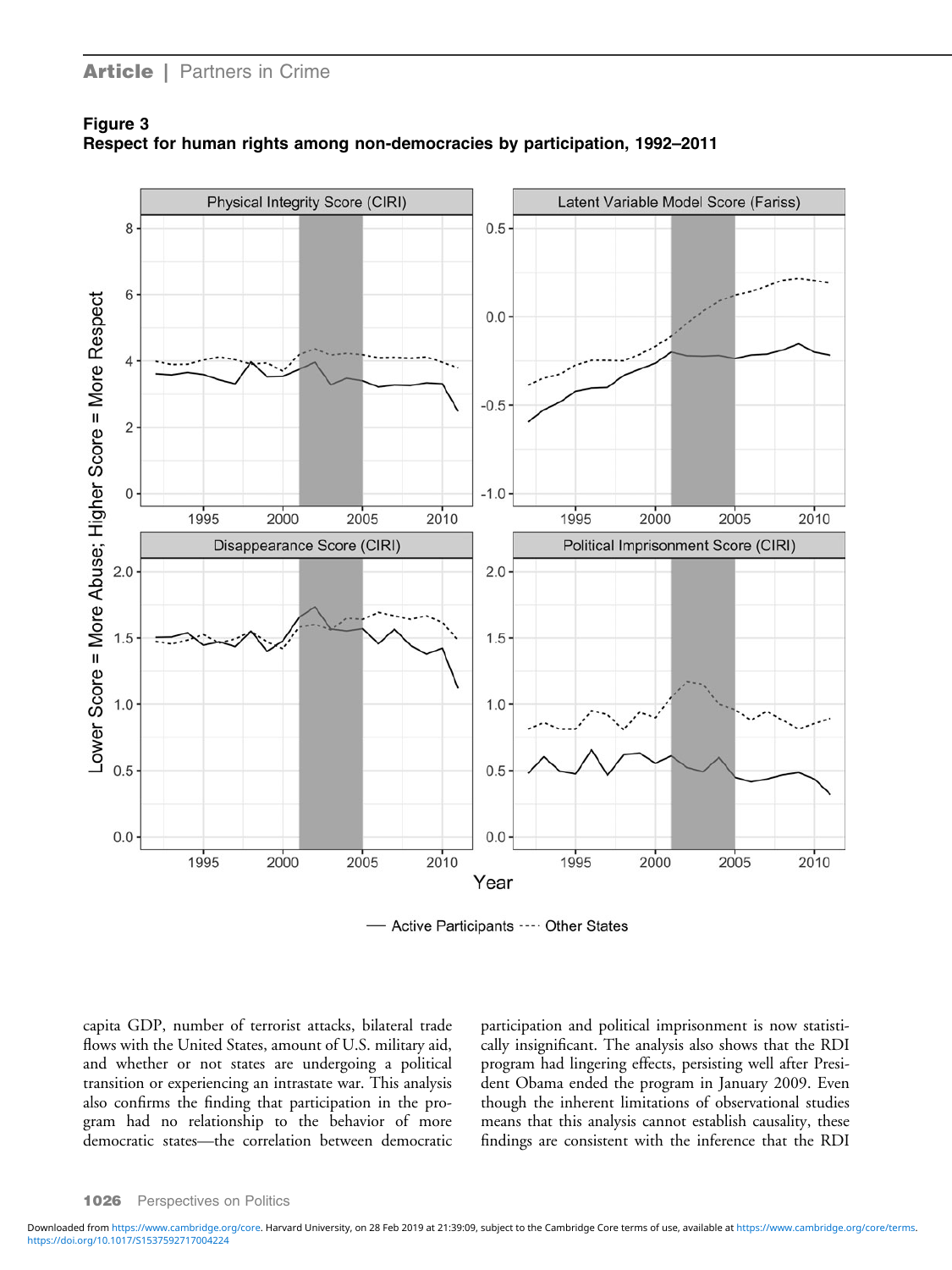program caused more abuse of human rights by the CIA's authoritarian partner states.<sup>80</sup> In short, autocratic states that aided the United States in its kidnapping, detention, and torture of terror suspects soon adopted worse human rights practices themselves. This result suggests that participation in the program came at the expense of human rights in less democratic countries.

# Conclusion: Taking the Broader View

Well-crafted foreign policies pursue multiple goals simultaneously. The current debate over reinitiating the RDI program ignores this broader view of foreign policy. It is here where scholars can assist decision-makers by assessing the policy's trade-offs, such as its likelihood of success with respect to specific goals and targets, its costs, and how it compares to alternative policy options. As Baldwin puts it, failing to consider these issues "may lead to serious policy mistakes." 81

Our analysis shows that the RDI program had significant policy costs. Far from promoting human dignity and the rule of law, participation in the RDI program is associated with a statistically significant worsening in the human rights practices of partner governments. Combining this finding with other research suggesting the dearth of intelligence gleaned from the program and its wide-ranging diplomatic and military consequences suggests that the benefits of the RDI program were tenuous and few, but its costs were vast and considerable.<sup>82</sup> This highlights the importance of looking at the broader consequences of the Bush administration's policies of detention, torture, and cruelty, and the need to move beyond the counterfactual arguments about "what worked" in a narrow sense of producing intelligence.

Our findings also say much about the ability of the United States to shape the security practices of other states. Active collaboration in repression has a far greater effect than simple knowledge of U.S. practices. States appear to learn through participation in policy implementation, a process we refer to as "learning by doing." This insight is especially noteworthy because the results of research on whether or not the United States can actively promote human rights, democracy, and human security have been quite thin. What accounts for this disparity in findings? Part of the answer likely has to do with the unique nature of the RDI program itself. Unlike economic sanctions, trade conditionality, and other instruments of U.S. foreign policy that aim to shape the security practices of other states, the RDI program engaged directly with intelligence agencies and police in foreign countries in precisely the type of behavior that these other policies intend to discourage. Another part of the answer likely has to do with timing and context. Collaboration in the RDI program was covert, part of a global war on terror, and came after several highranking U.S. officials stated publicly the need to get tough. U.S. behavior changed dramatically following the attacks of 9/11, especially from the perspective of those states with firsthand knowledge of U.S. practices. All of this suggests that the United States worsens the human rights practices of authoritarian regimes when it collaborates directly with them in violating human rights. Critically, however, our findings also underscore the importance of democracy for human rights, since those countries with democratic institutions that collaborated with the United States did not experience worse repression as a result.

The political and legal landscape has also changed in important ways since 2001, so there are reasons to suspect that the Trump administration would face more significant domestic and international obstacles to implementing its draft executive order.<sup>83</sup> Domestically, officials in the U.S. intelligence and military communities might resist. Michael Hayden, for instance, claimed that the U.S. military would not follow an "unlawful order" from Trump, while then-Director of the CIA John Brennan claimed that the "overwhelming majority" of CIA officers would not want to return to the use of waterboarding.<sup>84</sup> U.S. government officials have good reason to resist implementing Trump's prospective order. The ACLU brought a case against the two psychologists who designed the CIA's notorious "enhanced interrogations techniques" on behalf of three of their former victims, a lawsuit that was later settled for an undisclosed sum.<sup>85</sup> Twenty-three other U.S. officials were convicted in absentia for kidnapping an imam in Milan in 2003.<sup>86</sup>

Both democratic and non-democratic states collaborated with the earlier U.S. rendition, detention, and interrogation program. Today, the picture is more complicated. Some of the United States' closest allies present another obstacle to President Trump's prospective order. The European Court of Human Rights has ruled that Macedonia, Poland, Italy, Romania, and Lithuania had violated the European Convention on Human Rights by collaborating with the CIA program and has ordered these counties to pay damages to their victims. These cases establish the precedent that Council of Europe countries are legally accountable for complicity in U.S. enhanced interrogations, secret detention, and extraordinary renditions. Together with the onslaught of national inquiries into U.S. torture, kidnapping, and arbitrary detention in Canada, Germany, Italy, Spain, and the United Kingdom, as well as by the European Parliament and the Council of Europe, these cases make it unlikely that the Trump administration will find partners in Europe.

A Trump-administered RDI program will therefore not only face greater opposition within the United States, it will also be opposed by more of the United States' democratic allies than were the policies of the Bush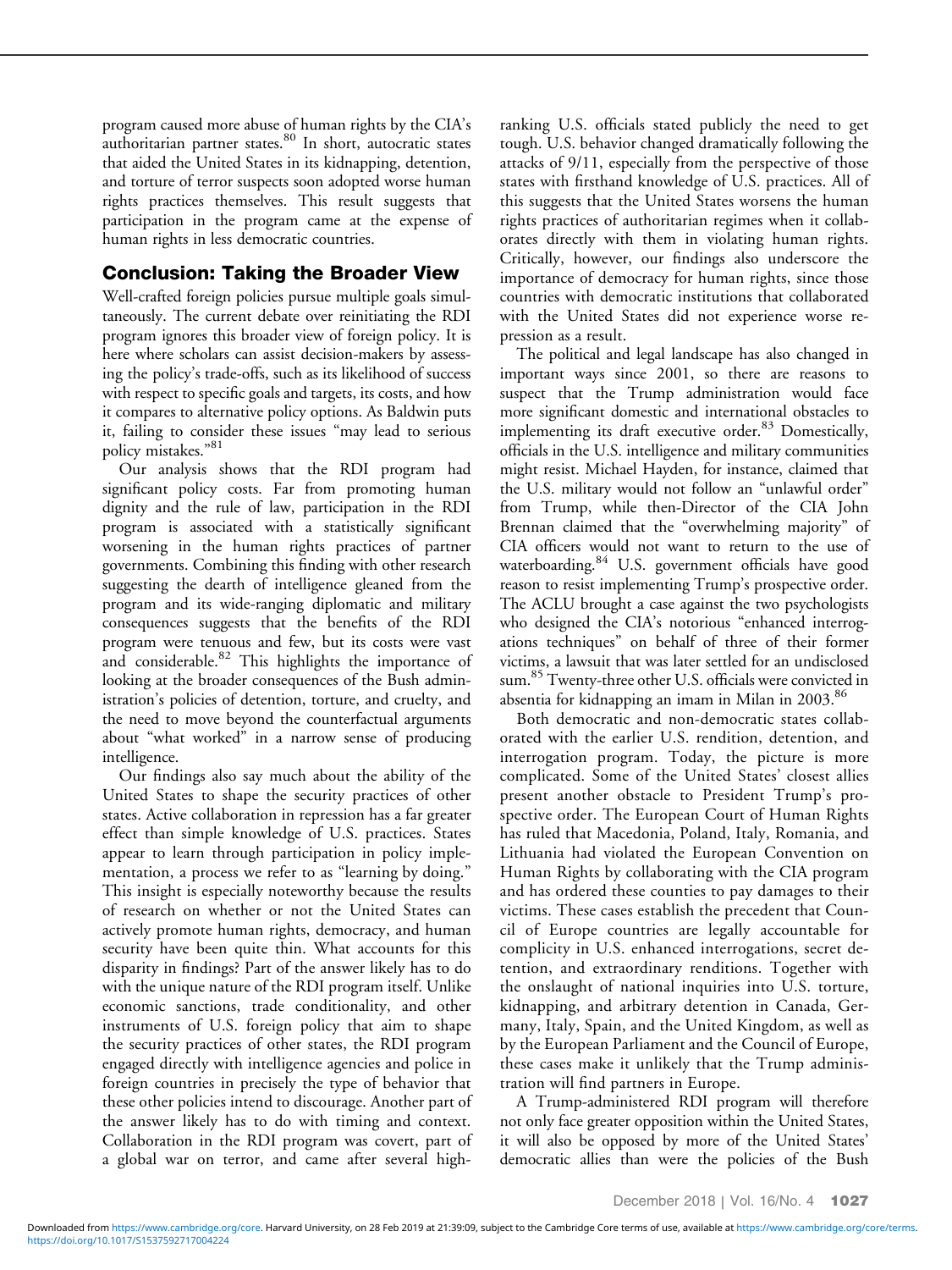administration. If the Trump administration revived the Bush-era policy, it would likely find few democratic allies willing to help out. This is both reassuring and troublesome. On one hand, it means that the Trump administration will be less likely to succeed in implementing this policy. On the other hand, if the Trump administration does succeed in implementing this policy, without democratic states willing to aid and abet its policies, the Trump administration will be forced to turn to undemocratic states to find hosts for its secret prisons and partners for the abduction, transport, and abuse of suspected terrorists. Our research suggests that U.S. use of secret detention, torture, and extraordinary rendition can damage government human rights practices the most in precisely those states. If Bush-era policies hurt human rights internationally, Trump-era policies might well have worse consequences.

## Notes

- 1 Johnson 2016.
- 2 Savage 2017.
- 3 In an interview with the New York Times in November 2016, for instance, Trump backed away from his position on torture, claiming that he had been impressed by James N. Mattis's argument that torture was less effective than rapport-building approaches to interrogation. In an interview for the Secretary of Defense position, Mattis reportedly asserted:"Give me a pack of cigarettes and a couple of beers, and I'll do better." President-elect Trump said he was "very impressed by that answer"; Shear, Davis, and Haberman 2016.
- 4 The policy entailed a combination of acts prohibited under domestic and international law, including kidnapping, disappearance, torture, and arbitrary detention. These practices violate a number of treaties that the United States has ratified, including the Convention Against Torture, the Geneva Conventions, and the International Covenant on Civil and Political Rights.
- 5 See, for example, Luban 2005; Levinson 2006; Sikkink 2011.
- 6 The website is, tellingly, [www.ciasavedlives.com](http://www.ciasavedlives.com)
- 7 Research on the morality and legality of the RDI program is essential, but insufficient. Scholars also need to engage in debates over the consequences of the program. See, for example, Sikkink 2008, Jervis 2015.
- 8 Johnson, Mora, and Schmidt 2016.
- 9 Pape 2015.
- 10 Byman 2006.
- 11 Carson 2016.
- 12 For an argument that foreign military intervention worsens human rights, see, Peksen 2012. By contrast, Meernik, Poe, and Shaikh 2006 find no major effect of

U.S. military intervention on human rights in target countries.

- 13 For a discussion of the need for scholarship assessing the effectiveness of foreign policies see Baldwin 2000.
- 14 The program officially started when President Bush issued a covert action Memorandum of Notification six days after the attacks of September 11, 2001, but the program did not apprehend its first suspected terrorists until March 2002. According to the SSCI report, the CIA stopped using coercive interrogation tactics, known euphemistically as enhanced interrogation techniques, on November 8, 2007 and held no detainees after April 2008. On January 22, 2009 Obama issued Executive Order 13491 forbidding interrogation techniques not included in the Army Field Manuel, officially bringing the program to a conclusion; Senate Select Committee on Intelligence 2014, 9–11, 16.
- 15 The Rendition Project 2017a.
- 16 A database of the CIA's rendition flights has been compiled by researchers at The Rendition Project, hosted at the University of Kent, which is available at <http://www.therenditionproject.org.uk/>.
- 17 Senate Select Committee on Intelligence 2014, 6. Other estimates go upwards of 136 prisoners; Singh 2013, 29-60; The Rendition Project 2017c.
- 18 Singh 2013, 61–118.
- 19 See, for instance, Committee Against Torture 2006.
- 20 The cases are El-Masri v. "The former Yugoslav Republic of Macedonia"; Al Nashiri v. Poland and Husayn (Abu Zubaydah) v. Poland; Nasr and Ghali v. Italy; Al Nashiri v. Romania; Abu Zubaydah v. Lithuania. See European Court of Human Rights, 2016.
- 21 Gellman 2008, 176–180; Mayer 2008, 323; Sifton 2010.
- 22 Mayer 2008; Sikkink 2011.
- 23 For a list of relevant government documents, investigative reports, legal cases, and other data, see The Rendition Project 2017b. See also Raphael et al. 2016.
- 24 International Convention for the Protection of All Persons from Enforced Disappearance, 2006, Article 2.
- 25 The SSCI report catalogues a multitude of abuses including waterboarding, mock executions, sleep depravation, and the death of at least one detainee while in CIA custody; Senate Select Committee on Intelligence 2014, 3–4, 40–44, 54–56.
- 26 The ICCPR identifies a small handful of "nonderogable" rights that cannot be restricted in any circumstances, among them the right to life, and the protection against torture and cruel, inhuman and degrading treatment or punishment. The ICCPR is available at [http://www.ohchr.org/en/professionalin](http://www.ohchr.org/en/professionalinterest/pages/ccpr.aspx)[terest/pages/ccpr.aspx.](http://www.ohchr.org/en/professionalinterest/pages/ccpr.aspx)
- 27 Mayerfeld 2016, ch. 5.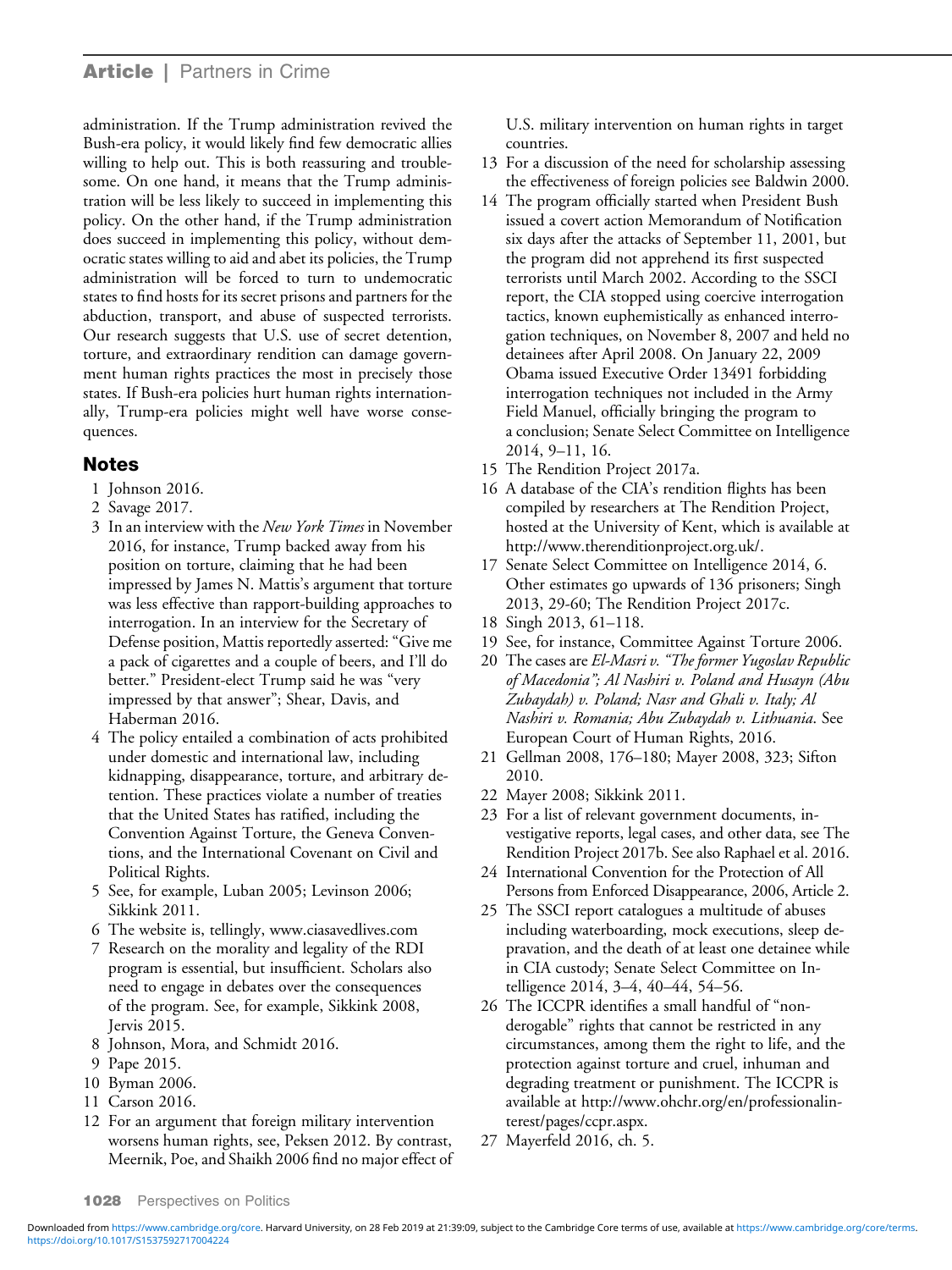- 28 The War Crimes Act of 1996 makes it a criminal offense for U.S. military personnel and nationals to commit grave breaches of the 1949 Geneva Conventions. In 1994, a federal anti-torture statute to implement the CAT was enacted making torture a felony outside the United States and permitting the criminal prosecution of alleged torturers in federal courts in specified circumstances; Federal Anti-Torture Statute, 1994.
- 29 Committee Against Torture 2000, emphasis added.
- 30 Sikkink 2004.
- 31 Subcommittee on International Organization of the Committee on International Relations of the United States House of Representatives 1977, 2.
- 32 Michel 1992.
- 33 Aside from this paragraph, we use the terms "rendition" and "extraordinary rendition" interchangeably when describing the policies of the RDI program itself.
- 34 Association of the Bar of the City of New York & Center for Human Rights and Global Justice 2004, 4–9.
- 35 Frontline 2007; Murray 2011, 16–17.
- 36 Krasner 1993, 141, 166.
- 37 See for example, the discussion of structural and productive power in Barnett and Duvall 2005, 18–22.
- 38 Schmidt 2014 calls this an environmental stimulus.
- 39 Valentine 2014; Poe 2004.
- 40 See, for instance, Carter 2008. Several studies explore the extent to which human rights concerns shape U.S. foreign policy; see, for instance, Blanton 2005 and 2000; Cingranelli and Pasquarello 1985. A recent article provides quantitative support for the argument that "the United States is likely to engage in military campaigns for humanitarian reasons that focus on human rights protection rather than for its own security interests such as democracy promotion or terrorism reduction," but doesn't address the effectiveness of such interventions; Choi and James 2016.
- 41 Regan 1995.
- 42 Peksen 2009; Weiss 1999; Knack 2004; Blanton 1999; Sislin 1994.
- 43 Poe 2004.
- 44 Martin and Sikkink 1993; Kaempfer and Lowenberg 1999.
- 45 See, for example, Wood 2008 and 2017; Gibson and Haritos-Fatouros 1986.
- 46 A rare exception is Hafner-Burton 2005.
- 47 Davenport 2007.
- 48 Ibid., 7–14; Davenport and Armstrong 2004; Bueno De Mesquita et al. 2005; Hill and Jones 2014.
- 49 Although extrajudicial killing was not common in the RDI program, there are examples of individuals killed while in U.S. custody or who died while in the custody of a RDI collaborating country; Bureau of Investigative Journalism 2017.
- 50 We also used the Amnesty International and State Department scores from the Political Terror Scale and found similar, statistically significant results; Gibney et al. 2016. We also conducted the same analysis using the CIRI torture and extrajudicial killing scores, but did not find statistically significant results. This suggests that the shifts we observe in the four aggregate indicators might be driven by increases in state use of disappearances and political imprisonment rather than increases in the use of torture and extrajudicial killing. This analysis is presented in the supplementary materials.
- 51 Cingranelli, Richards, and Clay 2014; Cingranelli and Richards 1999.
- 52 Fariss 2014.
- 53 Marshall, Gurr, and Jaggers 2016.
- 54 We categorize countries with average polity scores equal to or greater than 7 as democracies and those with average scores below this threshold as autocracies; Davenport and Armstrong 2004; Bueno De Mesquita et al. 2005.
- 55 The CIRI dataset ends at 2011, limiting our data at the latter end of the time series. Countries excluded from our analysis due to population size include several Pacific and Caribbean island states as well as the Maldives, Belize, Brunei, the Seychelles, and the citystates of Europe. Non-independent countries were identified using the Polity IV database.
- 56 Data for the World Development Indicators and the UCDP/PRIO Armed Conflict Dataset is taken from the Quality of Governance Project; Teorell et al. 2016. Data on terrorist attacks is from the Global Terrorism Database; National Consortium for the Study of Terrorism and Responses to Terrorism 2016. Transition data is taken from the Polity IV Project; Marshall, Gurr, and Jaggers 2016. U.S. trade data is from U.S. Census Bureau 2017. U.S. military assistance data is from USAID 2017.
- 57 Dempster, Laird, and Rubin 1977; King et al. 2001; Honaker and King 2010.
- 58 Lall 2016.
- 59 Our multiple imputation model is described and assessed in the supplementary materials.
- 60 We conduct this analysis using the years 2001, 2002, 2003, 2004, and 2005 to distinguish before and after periods.
- 61 Approximately two-thirds of the cases of 136 specific individuals subjected to rendition in the OSJI Report involved some collaboration between the CIA and a national intelligence agency in a collaborating country.
- 62 This story is taken from a report by Human Rights Watch 2008, which cites government reports, flight manifests, interviews, and secondary sources.
- 63 Singh 2013, 73–76, 88, 106–107.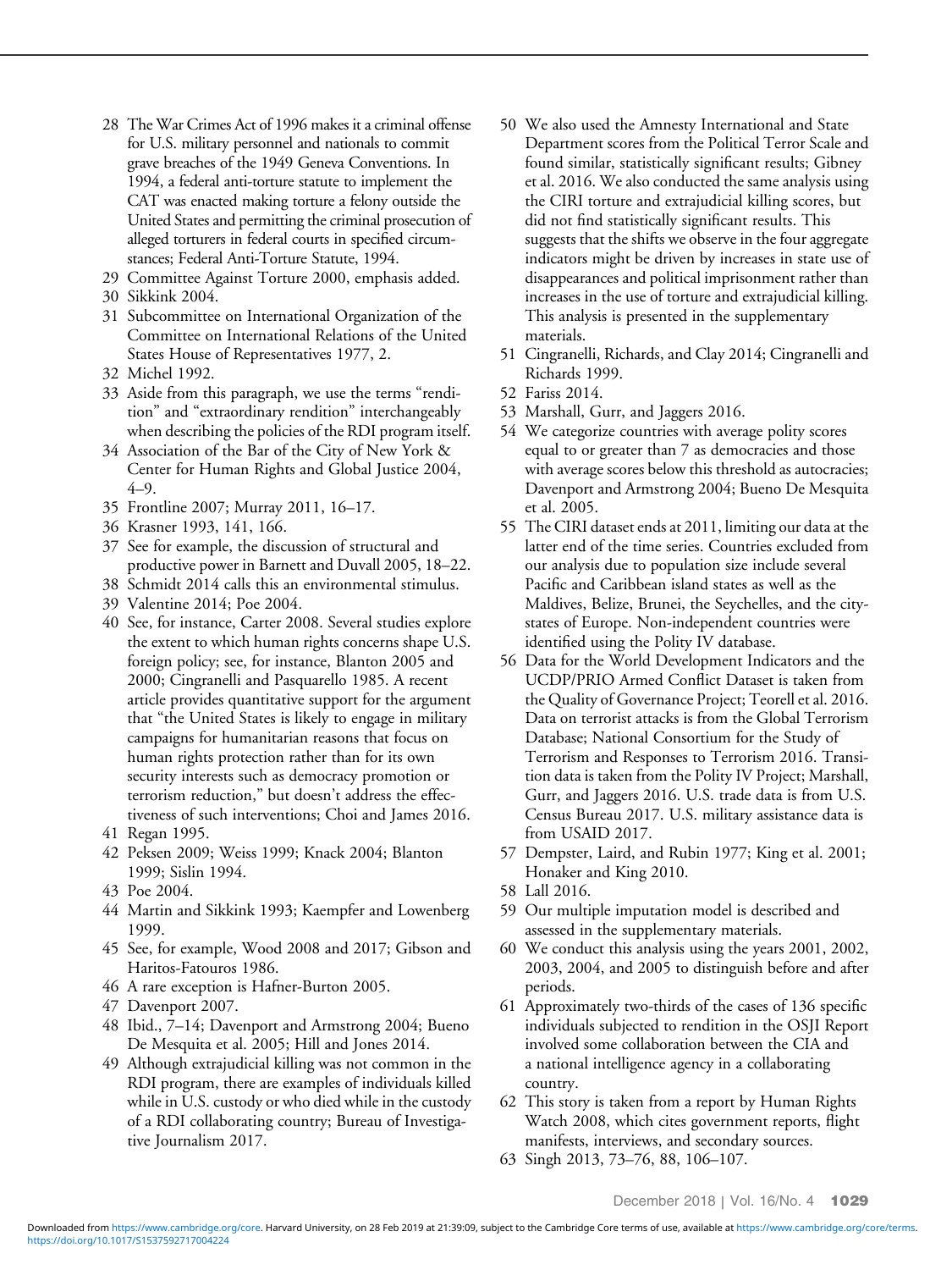- 64 For instance, according to the Amnesty International report on Ethiopia's human-rights practices in 1999: "Torture took place in police stations and unofficial detention centres where prisoners 'disappeared' ... There were reports of a secret underground cell in a military police prison in Harar holding more than 150 uncharged detainees in appalling conditions, some of whom had been detained for several years"; Amnesty International 2000, 102. Hostage-taking is a perennial problem in Somalia, but this is distinct from the use of disappearances by governments. The Djibouti police are reported to have detained one Ethiopian citizen in 1999 whose whereabouts remain unknown, but this case does not appear to be the result of a systematic policy like that of Ethiopia; U.S. Department of State 2001.
- 65 Singh 2013, 95.
- 66 Ibid., 111–112.
- 67 Ibid., 74–75, 87–88, 97–98, and 111. See also Commission of Inquiry into the Actions of Canadian Officials in Relation to Maher Arar 2006.
- 68 Amnesty International 2006.
- 69 U.S. Embassy Banjul 2006.
- 70 Ibid.
- 71 U.S. Embassy Damascus 2007.
- 72 U.S. Embassy Tashkent 2007.
- 73 Peksen 2009; Blanton 1999; Way and Levitsky 2006.
- 74 Singh 2013, 88–90; Human Rights Watch 2012.
- 75 Singh 2013, 106–107; International Crisis Group 2005, 16.
- 76 Singh 2013, 61–118.
- 77 This variable is coded 1 for the 40 countries identified in the report, beginning in their first year of collaboration and remaining 1 thereafter, and is coded 0 for all the years before the country first aided the program and for all countries that never participated in it.
- 78 This statistical analysis is available in the supplementary materials.
- 79 That is, had the group of collaborating countries not assisted the CIA, the trend in these countries' human rights practices would have been similar to the countries that never collaborated with the CIA.
- 80 In addition to this analysis, we have conducted two tests to tease out the robustness of this finding, but do not present the results of these tests due to space constraints. First, we adjust the time-series to evaluate when exactly divergence between participants and non-participants occurred. Second, we search the primary sources underlying our datasets—the annual human rights reports from the U.S. State Department and Amnesty International—for references to countries' participation in the RDI program, report any such country-years, and reproduce our analysis in order to ensure that observed shifts in government practices reflect actions independent of the

program. Both of these tests confirm our core finding. These tests are presented in the supplementary materials.

- 81 Baldwin 2000, 167.
- 82 Senate Select Committee on Intelligence 2014, 2; Johnson, Mora and Schmidt 2016.
- 83 Even if the Trump administration doesn't implement a new RDI program, it may nevertheless encourage and collaborate with the torture and illegal detention practices of other governments.
- 84 Holley 2016; Corera 2016.
- 85 American Civil Liberties Union 2017.
- 86 Whitlock 2009.

## Supplementary Materials

- 1. Summary
- 2. Data and Imputation Model
- 3. Assessing Global Shifts in Respect for Human Rights
- 4. Participation in the RDI Program
- 5. Assessing the Impact of Participation
- 6. Additional Tests Described in Footnotes
- 7. Additional Considerations

The below supplementary materials are available at <https://doi.org/10.1017/S1537592717004224>

## References

- American Civil Liberties Union. 2017. "On Eve of Trial, Psychologists Agree to Historic Settlement in ACLU Case on Behalf of Three Torture Victims," August 17. Available at [https://www.aclu.org/news/cia-torture](https://www.aclu.org/news/cia-torture-psychologists-settle-lawsuit)[psychologists-settle-lawsuit.](https://www.aclu.org/news/cia-torture-psychologists-settle-lawsuit)
- Amnesty International. 2000. Amnesty International Report 2000. New York, NY: Amnesty International Publications.
- . 2006. "Incommunicado Detention/Fear of Torture or Ill-Treatment." AI Index: AFR 27/005/2006, April 25.
- Association of the Bar of the City of New York & Center for Human Rights and Global Justice. 2004. Torture by Proxy: International and Domestic Law Applicable to "Extraordinary Renditions." New York: ABCNY and New York University School of Law.
- Baldwin, David A. 2000. "Success and Failure in Foreign Policy." Annual Review of Political Science 3:167-82.
- Barnett, Michael and Raymond Duvall. 2005. "Power in International Politics." International Organization 59(1): 39–75.
- Blanton, Shannon L. 1999. "Instruments of Security or Tools of Repression? Arms Imports and Human Rights Conditions in Developing Countries." Journal of Peace Research 36(2): 233–44.
- . 2000. "Promoting Human Rights and Democracy in the Developing World: U.S. Rhetoric versus U.S. Arms Exports." American Journal of Political Science 44(1): 123–31.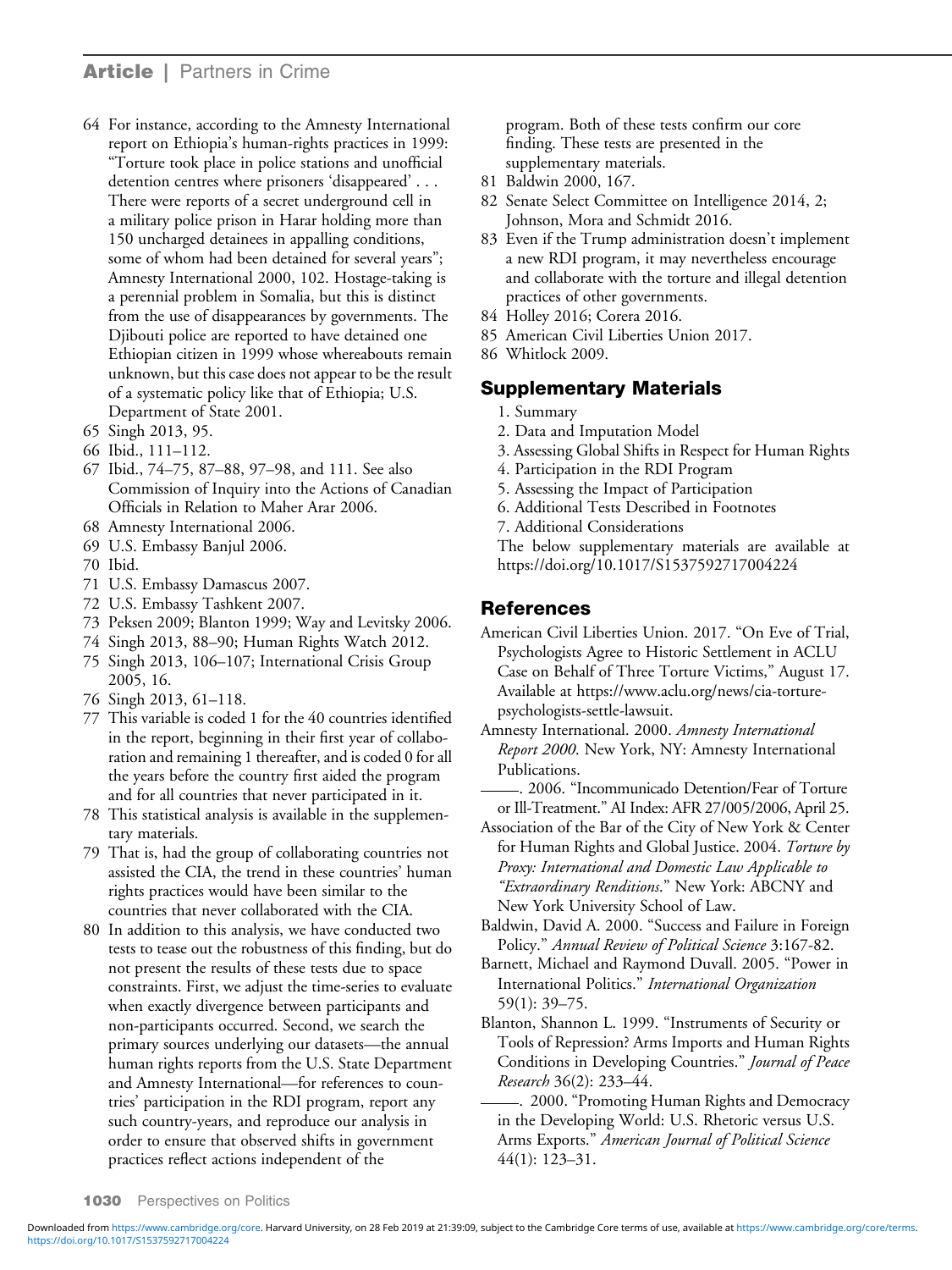. 2005. "Foreign Policy in Transition? Human Rights, Democracy, and US Arms Exports." International Studies Quarterly 49(4): 647–67.

Bueno De Mesquita, Bruce, George W. Downs, Alastair Smith, and Feryal Marie Cherif. 2005. "Thinking Inside the Box: A Closer Look at Democracy and Human Rights." International Studies Quarterly 49(3): 439–58.

Bureau of Investigative Journalism. 2017. "TRP-TBIJ CIA Prisoner Database." Available at [https://docs.](https://docs.google.com/spreadsheets/d/1putZoc-DSftqXzZPOegNFX0cpDk3XJ2i3qEyI2JkgBI/edit#gid=135022344) [google.com/spreadsheets/d/1putZoc-](https://docs.google.com/spreadsheets/d/1putZoc-DSftqXzZPOegNFX0cpDk3XJ2i3qEyI2JkgBI/edit#gid=135022344)[DSftqXzZPOegNFX0cpDk3XJ2i3qEyI2JkgBI/](https://docs.google.com/spreadsheets/d/1putZoc-DSftqXzZPOegNFX0cpDk3XJ2i3qEyI2JkgBI/edit#gid=135022344) [edit#gid](https://docs.google.com/spreadsheets/d/1putZoc-DSftqXzZPOegNFX0cpDk3XJ2i3qEyI2JkgBI/edit#gid=135022344)= $135022344$ .

Byman, Daniel L. 2006. "Friends Like These: Counterinsurgency and the War on Terrorism." International Security 31(2): 79-115.

Carson, Austin. 2016. "Facing Off and Saving Face: Covert Intervention and Escalation Management in the Korean War." International Organization 70(1): 1-29.

Carter, Barry E. 2008. International Economic Sanctions. Cambridge, UK: Cambridge University Press.

Choi, Seung-Whan and Patrick James. 2016. "Why Does the United States Intervene Abroad: Democracy, Human Rights Violations, and Terrorism." Journal of Conflict Resolution 60(5): 899–926.

Cingranelli, David L. and Thomas E. Pasquarello. 1985. "Human Rights Practices and the Distribution of U.S. Foreign Aid to Latin American Countries." American Journal of Political Science 29(3): 539–63.

Cingranelli, David L. and David L. Richards. 1999. "Measuring the Level, Pattern, and Sequence of Government Respect for Physical Integrity Rights." International Studies Quarterly 43(2): 407–17.

Cingranelli, David L., David L. Richards, and K. Chad Clay. 2014. "The CIRI Human Rights Dataset." Dataset Version 2014.04.14. Available at [http://www.](http://www.humanrightsdata.com) [humanrightsdata.com.](http://www.humanrightsdata.com)

Commission of Inquiry into the Actions of Canadian Officials in Relation to Maher Arar. 2006. Report of the Events Relating to Maher Arar. Ottawa, ON: Minister of Public Works and Government Services.

Committee Against Torture. 2000. "Consideration of Reports Submitted By States Parties Under Article 19 of the Convention, Initial reports of States parties due in 1995, Addendum, United States of America." February 9. Available at [http://www.state.gov/documents/](http://www.state.gov/documents/organization/100296.pdf) [organization/100296.pdf](http://www.state.gov/documents/organization/100296.pdf).

. 2006. "Consideration of Reports Submitted by States Parties Under Article 19 of the Convention, Conclusions and recommendations of the Committee against Torture, United States of America." 36th sess., May 1-19. Available at [http://www.state.gov/](http://www.state.gov/documents/organization/133838.pdf) [documents/organization/133838.pdf.](http://www.state.gov/documents/organization/133838.pdf)

Corera, Gordon. 2016. "CIA Chief Warns Trump: Scrapping Iran Deal 'Height of Folly'." BBC, November 30.

Davenport, Christian. 2007. "State Repression and Political Order." Annual Review of Political Science 10: 1–23.

Davenport, Christian and David A. Armstrong. 2004. "Democracy and the Violation of Human Rights: A Statistical Analysis from 1976 to 1996." American Journal of Political Science 48(3): 538–54.

Dempster, A. P., N. M. Laird, and D. B. Rubin. 1977. "Maximum Likelihood Estimation from Incomplete Data via the EM Algorithm." Journal of the Royal Statistical Association 39(1): 1–38.

European Court of Human Rights. 2016."Factsheet - Secret Detention Sites." June. Available at [http://www.echr.coe.](http://www.echr.coe.int/Documents/FS_Secret_detention_ENG.PDF) [int/Documents/FS\\_Secret\\_detention\\_ENG.PDF](http://www.echr.coe.int/Documents/FS_Secret_detention_ENG.PDF).

Fariss, Christopher J. 2014. "Respect for Human Rights Has Improved over Time: Modeling the Changing Standard of Accountability." American Political Science Review 108(2): 297–318.

Federal Anti-Torture Statute, 1994. 18 U.S. Code § 2340.

Frontline. 2007. "Extraordinary Rendition." Public Broadcasting Service. November 4. Available at [http://](http://www.pbs.org/%20frontlineworld/stories/rendition701/) [www.pbs.org/ frontlineworld/stories/rendition701/.](http://www.pbs.org/%20frontlineworld/stories/rendition701/)

Gellman, Barton. 2008. Angler: The Cheney Vice Presidency, New York: Penguin Press.

Gibney, Mark, Linda Cornett, Reed Wood, Haschke Peter, and Daniel Arnon. 2016. "The Political Terror Scale 1976–2015." Available at [http://www.](http://www.politicalterrorscale.org) [politicalterrorscale.org](http://www.politicalterrorscale.org).

Gibson, Janice T. and Mika Haritos-Fatouros. 1986. "The Education of a Torturer." Psychology Today 20(11): 50-58.

Hafner-Burton, Emilie M. 2005. "Trading Human Rights: How Preferential Trade Agreements Influence Government Repression." International Organization 59(3): 593–629.

Hill, Daniel W. Jr. and Zachary M. Jones. 2014. "An Empirical Evaluation of Explanations for State Repression." American Political Science Review 108(3): 661–87.

Holley, Peter. 2016. "Former CIA Director: Military May Refuse to Follow Trump's Orders If He Becomes President." Washington Post, February 28.

Honaker, James and Gary King. 2010."What to Do about Missing Values in Time-Series Cross-Section Data." American Journal of Political Science 54(2): 561–81.

Human Rights Watch. 2008."'Why Am I Still Here?' The 2007 Horn of Africa Renditions and the Fate of Those Still Missing." Report. ISBN: 1-56432-380-3.

. 2012. "Delivered Into Enemy Hands: US-Led Abuse and Rendition of Opponents to Gaddafi's Libya." Report. ISBN: 1-56432-940-2.

International Convention for the Protection of All Persons from Enforced Disappearance. 2006. UN High

December 2018 | Vol. 16/No. 4 **1031**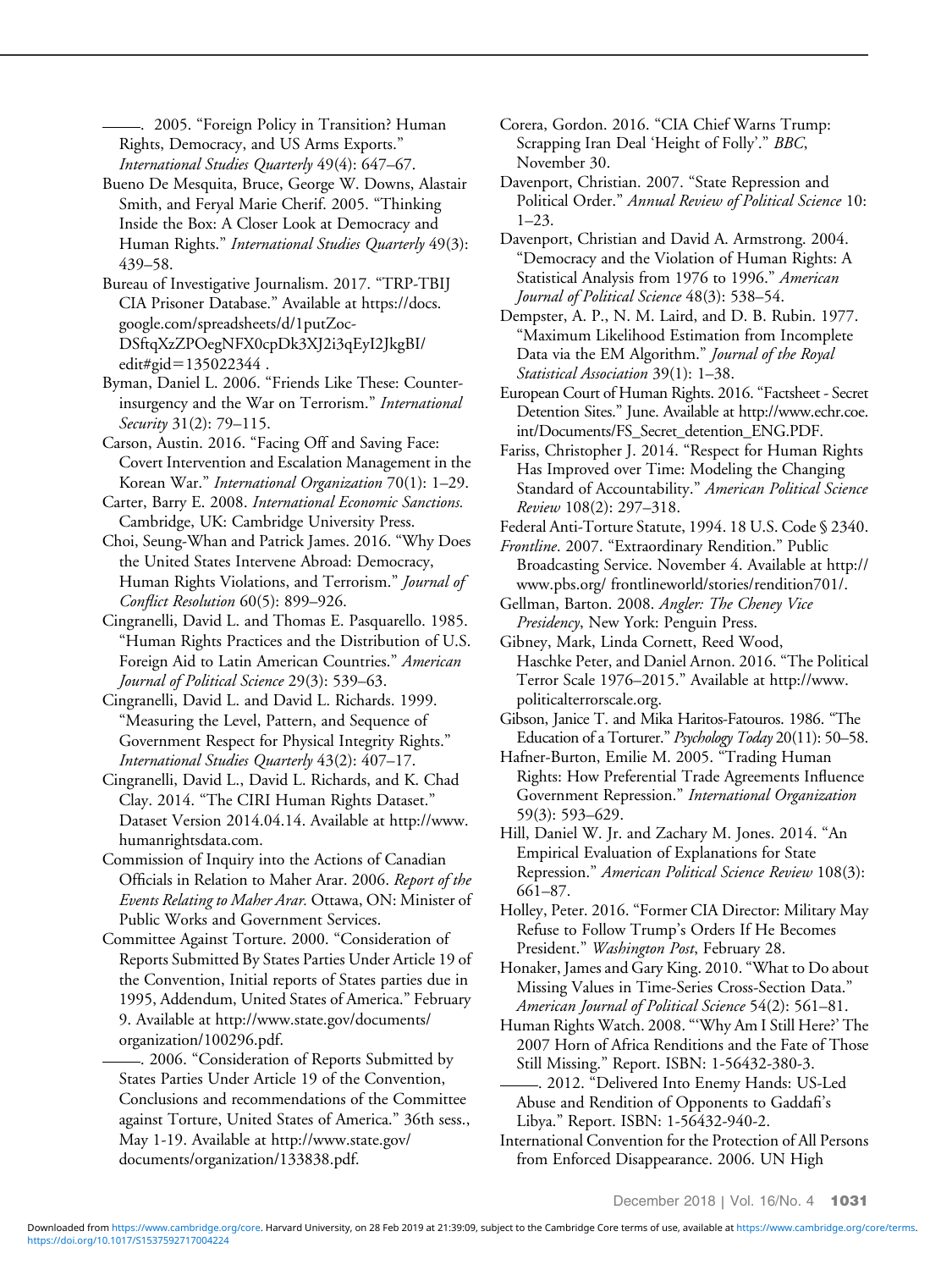Commissioner for Human Rights. Available at [http://](http://www.ohchr.org/EN/HRBodies/CED/Pages/ConventionCED.aspx) [www.ohchr.org/EN/HRBodies/CED/Pages/](http://www.ohchr.org/EN/HRBodies/CED/Pages/ConventionCED.aspx) [ConventionCED.aspx](http://www.ohchr.org/EN/HRBodies/CED/Pages/ConventionCED.aspx).

International Crisis Group. 2005. "Counter-Terrorism in Somalia: Losing Hearts and Minds?" Crisis Group Africa Report No. 95, July 11. Available at [https://](https://www.crisisgroup.org/africa/horn-africa/somalia/counter-terrorism-somalia-losing-hearts-and-minds) [www.crisisgroup.org/africa/horn-africa/somalia/](https://www.crisisgroup.org/africa/horn-africa/somalia/counter-terrorism-somalia-losing-hearts-and-minds) [counter-terrorism-somalia-losing-hearts-and-minds.](https://www.crisisgroup.org/africa/horn-africa/somalia/counter-terrorism-somalia-losing-hearts-and-minds)

- Jervis, Robert. 2015. "The Torture Blame Game." Foreign Affairs 94(3): 120–27.
- Johnson, Douglas A., Alberto Mora, and Averell Schmidt. 2016. "The Strategic Costs of Torture: How 'Enhanced Interrogations' Hurt America." Foreign Affairs 95(5): 121–32.
- Johnson, Jenna. 2016. "Trump Says 'Torture Works,' Backs Waterboarding and 'Much Worse'." Washington Post, February 17.
- Kaempfer, William H. and Anton D. Lowenberg. 1999. "Unilateral versus Multilateral International Sanctions: A Public Choice Perspective." International Studies Quarterly 43(1): 37–58.
- King, Gary, James Honaker, Anne Joseph, and Kenneth Scheve. 2001. "Analyzing Incomplete Political Science Data: An Alternative Algorithm for Multiple Imputation." American Political Science Review 95(1): 49–69.
- Knack, Stephen. 2004. "Does Foreign Aid Promote Democracy?" International Studies Quarterly 48(1): 251–66.
- Krasner, Stephen D. 1993. "Sovereignty, Regimes, and Human Rights." In Regime Theory and International Relations, ed. Volker Rittberger. Oxford, UK: Clarendon.
- Lall, Ranjit. 2016. "How Multiple Imputation Makes a Difference." Political Analysis 24(4): 414–33.

Levinson, Sanford, ed. 2006. Torture: A Collection. New York: Oxford University Press.

- Luban, David. 2005. "Liberalism, Torture, and the Ticking Bomb." Virginia Law Review 91: 1425-61.
- Marshall, Monty G., Ted Robert Gurr, and Keith Jaggers. 2016. "Polity IV Project: Political Regime Characteristics and Transitions, 1800–2015." Vienna, VA: Center for Systemic Peace. Available at [http://www.](http://www.systemicpeace.org/inscrdata.html) [systemicpeace.org/inscrdata.html.](http://www.systemicpeace.org/inscrdata.html)
- Martin, Lisa L. and Kathryn Sikkink. 1993. "US Policy and Human Rights in Argentina and Guatemala." In Double-Edged Diplomacy: International Bargaining and Domestic Politics, ed. Peter Evans, Harold K. Jacobson, and Robert D. Putnam. Berkeley: University of California Press.
- Mayer, Jane. 2008. The Dark Side: The Inside Story of How the War on Terror Turned Into a War on American Ideal. New York: Anchor Books.
- Mayerfeld, Jamie. 2016. The Promise of Human Rights: Constitutional Government, Democratic Legitimacy, and

International Law. Philadelphia: University of Pennsylvania Press.

- Meernik, James D., Steven Poe, and Erum Shaikh. 2006. "The Use of Military Force to Promote Human Rights." In Conflict Prevention and Peace Building in Post-War Societies: Sustaining the Peace, ed. T. David Mason and James D. Meernik. London: Routledge Press.
- Michel, Werner E. 1992."Memorandum for the Secretary of Defense: Improper Material in Spanish Language Intelligence Training Manuals." March 10. Available at [http://nsarchive.gwu.edu/NSAEBB/NSAEBB122/](http://nsarchive.gwu.edu/NSAEBB/NSAEBB122/920310%20Imporper%20Material%20in%20Spanish-Language%20Intelligence%20Training%20Manuals.pdf) [920310%20Imporper%20Material%20in%20Span](http://nsarchive.gwu.edu/NSAEBB/NSAEBB122/920310%20Imporper%20Material%20in%20Spanish-Language%20Intelligence%20Training%20Manuals.pdf)[ish-Language%20Intelligence%20Training%20Man](http://nsarchive.gwu.edu/NSAEBB/NSAEBB122/920310%20Imporper%20Material%20in%20Spanish-Language%20Intelligence%20Training%20Manuals.pdf)[uals.pdf.](http://nsarchive.gwu.edu/NSAEBB/NSAEBB122/920310%20Imporper%20Material%20in%20Spanish-Language%20Intelligence%20Training%20Manuals.pdf)
- Murray, Mark J. 2011."Extraordinary Rendition and U.S. Counterterrorism Policy." Journal of Strategic Studies 4(3): 15–28.
- National Consortium for the Study of Terrorism and Responses to Terrorism. 2016. "Global Terrorism Database." Available at [https://www.start.](https://www.start.umd.edu/gtd) [umd.edu/gtd.](https://www.start.umd.edu/gtd)
- Pape, Robert. 2015. "Review by Robert Pape." H-Diplo/ISSF Forum on the Senate Select Committee on Intelligence (SSCI) Report and the United States' Post-9/11 Policy on Torture, No. 5, 18-42. Available at [http://issforum.org/ISSF/PDF/](http://issforum.org/ISSF/PDF/ISSF-Forum-5.pdf) [ISSF-Forum-5.pdf.](http://issforum.org/ISSF/PDF/ISSF-Forum-5.pdf)
- Peksen, Dursun. 2009. "Better or Worse? The Effect of Economic Sanctions on Human Rights." Journal of Peace Research 46(1): 59–77.
- . 2012. "Does Foreign Military Intervention Help Human Rights?" Political Research Quarterly 65(3): 558–71.
- Poe, Steven C. 2004. "The Decision to Repress: An Integrative Theoretical Approach to the Research on Human Rights and Repression." In Understanding Human Rights Violations: New Systematic Studies, ed. Sabine C. Carey and Steven C. Poe. Burlington, VT: Ashgate.
- Raphael, Sam, Crofton Black, Ruth Blakeley, and Steve Kostas. 2016. "Tracking Rendition Aircraft as a Way to Understand CIA Secret Detention and Torture in Europe." International Journal of Human Rights 20(1): 78–103.
- Regan, Patrick M. 1995. "U.S. Economic Aid and Political Repression: An Empirical Evaluation of U.S. Foreign Policy." Political Research Quarterly 48(3): 613–29.
- Savage, Charlie. 2017. "Trump Poised to Lift Ban on C.I. A. 'Black Site' Prisons." New York Times, January 25.
- Schmidt, Sebastian. 2014. "Foreign Military Presence and the Changing Practices of Sovereignty." American Political Science Review 108(4): 817–29.